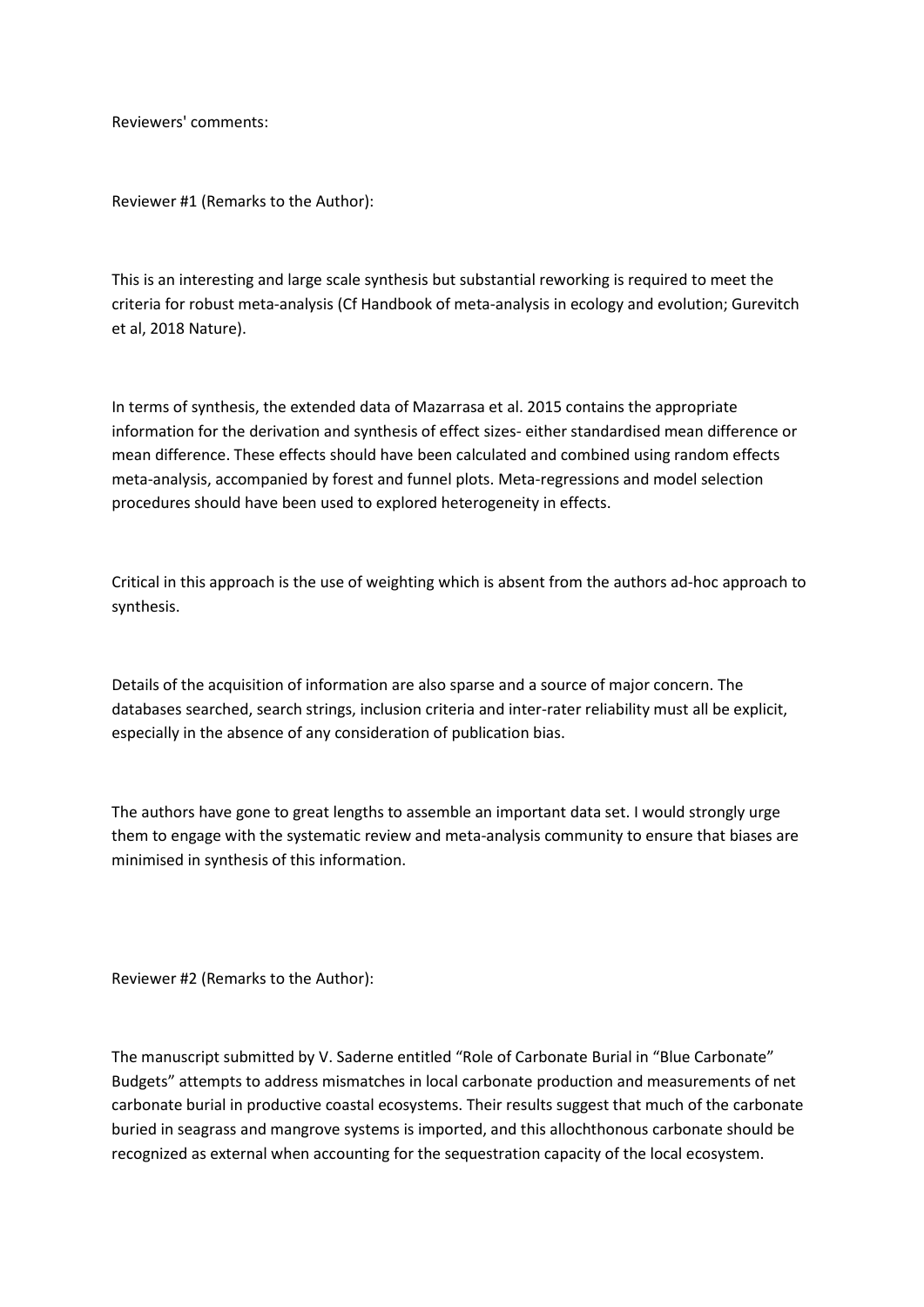This distinction is a valid one, and is important for understanding the productivity and sequestration potential of these ecosystems as a whole. The study represents a step forward in understanding the mass balance of carbon in and out of these coastal ecosystems. I think this article is worthy of publishing, although I have a few main points that I would like clarification on.

First, the authors argue for significant allochthonous input of CaCO3 only when there are significant sources of carbonate material nearby. Their mass balances are conducted in three systems where there is a large input of external carbonate. It would help to see a mass balance conducted at a site where local dynamics drive the whole system, e.g. a "No Sources" site from Figure 4. This would provide a counter-example to their dataset, and potentially constrain the role of dissolution in these systems.

Secondly, I have an issue with the framing of carbonate dissolution in the context of these systems. There is an estimate from shark bay that a 21% dissolution rate could indeed be supported by allochthonous CaCO3 import, but it also must be supported by significant aerobic respiration in the sediments. The total amount of carbon sequestered therefore must still be driven by the net amount of organic carbon buried. It is unclear to me if bicarbonate produced by the neutralization of respired CO2 due to carbonate dissolution should be included in the mass balance framework of this study.

The role of dissolution is only hypothesized in mangrove systems, where there is little to no carbonate production data. The assertion of mangroves being a source of DIC is true only for an oxic system; if the system goes anoxic in the sediments, then anoxic respiration of CO2 would produce DIC:Alkalinity in at least a 1:1 ratio and would be indistinguishable from respiration-driven carbonate dissolution. It would help to justify the assertion that these systems are completely oxic throughout the sediment column.

Finally, there is a significant difference between contemporary- and long-term carbonate burial rates. Do the authors have a hypothesis for why burial rates are so different between these two timescales? Is there any difference in the burial rate of organic carbon as well? Can these longerterm budgets help reconcile mismatches in contemporary budgets and rates, or it there still a significant mismatch between carbonate production and burial?

Some smaller points: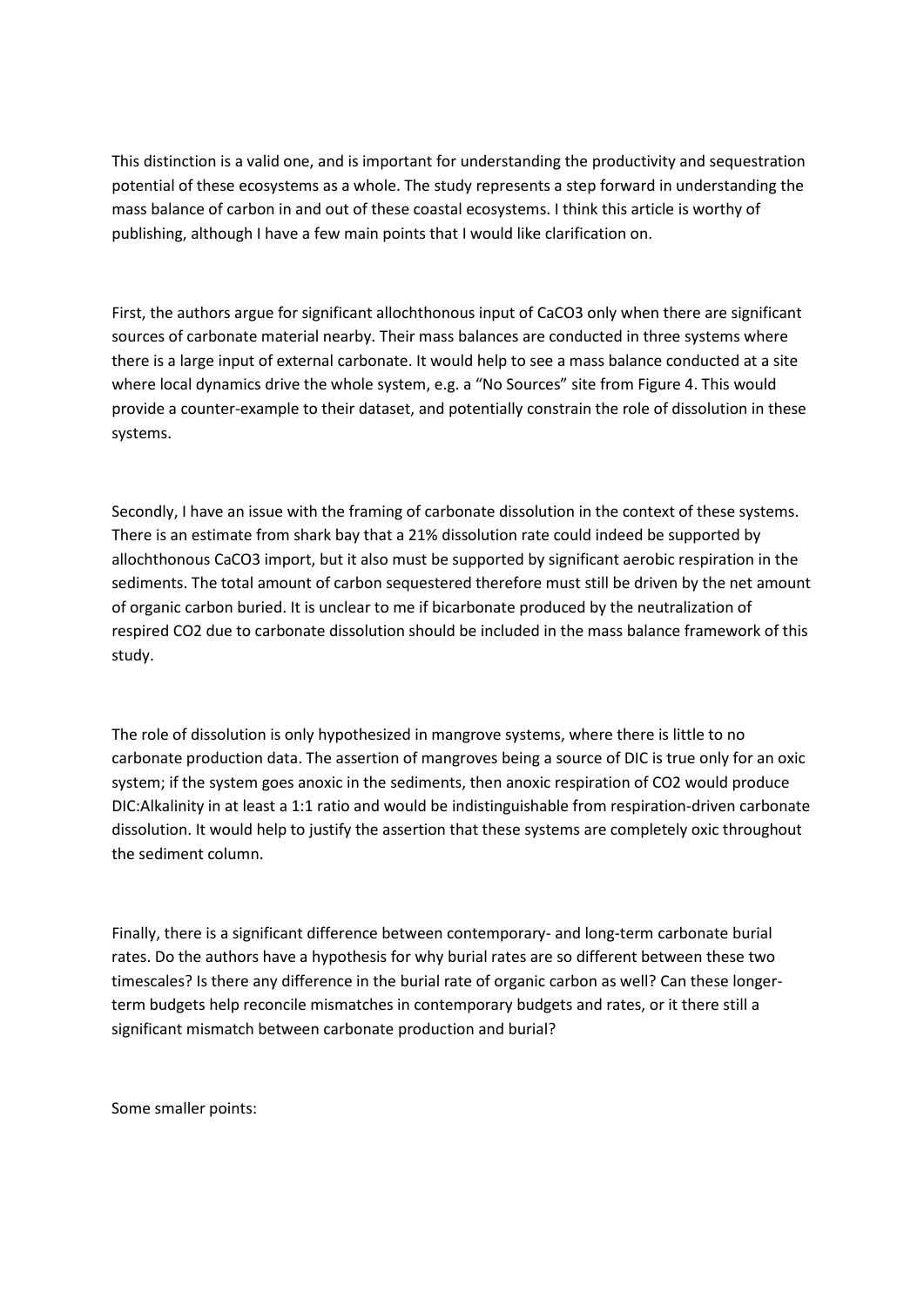Line 33 - awkward phrasing, improper "if-then" statement.

Lines 42-43: Mixed tense. Stick with present tense as in the rest of the paragraph, or switch all to past tense

Line 45 - Need to define autochthonous

Line 48: supports

Line 84: Do you mean bimodal? Binomial is more like a normal distribution...

Line 91: The introduction of the three sites are out of order with respect to their presentation in the following text.

Line 105: Evidence that Corg production is all local helps the argument here. Is this true at all sites? How would import and/or export of locally produced Corg bias this study's findings with respect to the role of relative Corg vs. Cinorg burial?

Line 124: "areas close to coral reefs"

Lines 130-133: Awkward. Please rephrase.

Line 183: This last line feels like a non-sequitur. I understand why it is mentioned, but needs more justification and/or introduction.

Figure 2: What is the difference between Corg concentration between 14C and 210Pb data? In general in these box plots, what is the x, is this the mean?

Table 2, caption and numbers: There are no negative values that I can see, even taking into account errors.

Supplementary Figure 1: I am not sure that there is sufficient data density to call Figure S1b a "bimodal distribution". At the very least it is non-normal, or perhaps you see two peaks in CaCO3 concentration?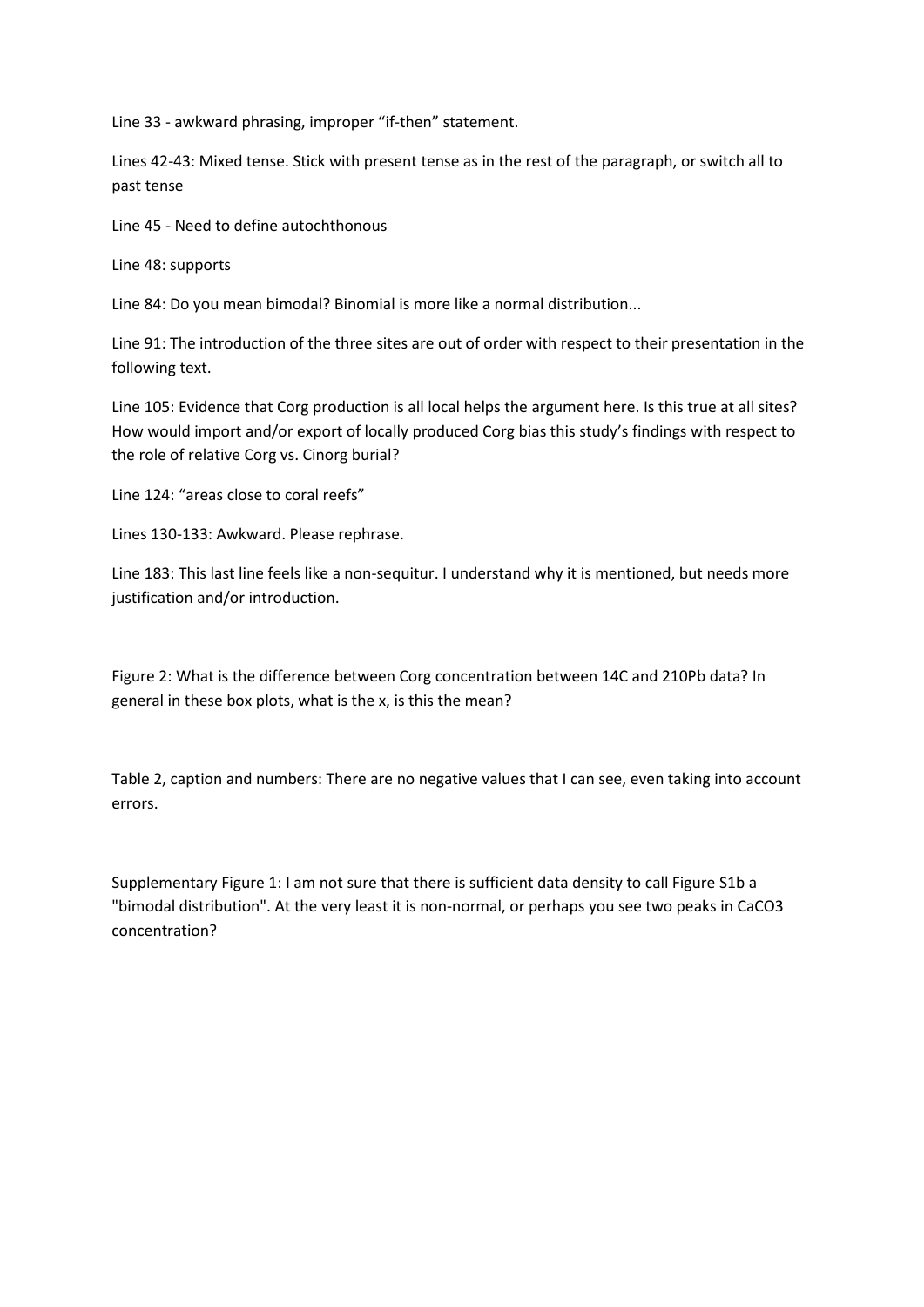*Reviewer #1 (Remarks to the Author):*

*This is an interesting and large-scale synthesis, but substantial reworking is required to meet the criteria for robust meta-analysis (Cf Handbook of meta-analysis in ecology and evolution; Gurevitch et al, 2018 Nature).*

*In terms of synthesis, the extended data of Mazarrasa et al. 2015 contains the appropriate information for the derivation and synthesis of effect sizes- either standardised mean difference or mean difference. These effects should have been calculated and combined using random effects meta-analysis, accompanied by forest and funnel plots. Meta-regressions and model selection procedures should have been used to explored heterogeneity in effects.*

*Critical in this approach is the use of weighting which is absent from the authors ad-hoc approach to synthesis.*

*Details of the acquisition of information are also sparse and a source of major concern. The databases searched, search strings, inclusion criteria and inter-rater reliability must all be explicit, especially in the absence of any consideration of publication bias.*

*The authors have gone to great lengths to assemble an important data set. I would strongly urge them to engage with the systematic review and meta-analysis community to ensure that biases are minimised in synthesis of this information.*

We appreciate the suggestions made by the reviewer. In response to the reviewer's comments, we have incorporated many changes to the analysis which enhanced both the clarity of the methods and robustness of the findings. We have now included both requirements as stated in PRISMA (Preferred Reporting Items for Systematic Reviews and Meta-Analyses12; http://www.prisma-statement.org/), which are suggested in Gurevitch et al.  $(2018)^{63}$ . This included answering a checklist of 27 items (in supplement) and presenting a diagram of the information flow and an explicit statement of how the data was gathered and included in the analysis (in supplement), as well as including all publications that were a source of analysed data in the main text.

Following the reviewer suggestions, we clarified the search method in the material and methods (in addition to adding the flow diagram):

New Ms Ln 214-225 "We searched the peer-reviewed literature for data on sediment cores dated with <sup>14</sup>C and/or <sup>210</sup>Pb, including CaCO<sub>3</sub> or C<sub>inorg</sub> concentration in seagrass and mangrove sediments. Search terms on Google Scholar were "seagrass" OR "mangrove" AND "210Pb" OR "14C" OR "SAR" OR "sediment accretion rate". We then searched returned articles that contained data on SAR and  $CaCO<sub>3</sub>$ or C<sub>inorg</sub> data. We found only one study presenting CaCO<sub>3</sub> content in a dated sediment core. However, we found 15 and 22 studies with sediment accretion rates (SAR) for seagrass and mangrove sediments, respectively. To obtain the CaCO<sub>3</sub> or C<sub>inorg</sub> concentrations needed to calculate C<sub>inorg</sub> burial rates, we used the database of Mazarrasa et al.  $(2015)^{13}$ , which was the most recent exhaustive compilation of sediment cores from blue carbon habitats, for data on  $CaCO<sub>3</sub>$  in seagrass sediments. We also contacted experts in blue carbon studies (published studies using cores from blue carbon habitats) for unpublished CaCO<sup>3</sup> sediment concentration data (see data and references in supplementary dataset). In total, we compiled 42 and 53  $^{210}Pb$  dated cores with CaCO<sub>3</sub> content in mangrove and seagrass ecosystems, respectively; and  $71^{14}$ C dated cores with CaCO<sub>3</sub> content in seagrass ecosystems only (see PRISMA checklist and flow diagram<sup>52</sup> in supplementary material)."

Including these materials greatly enhanced the transparency and reproducibility of the study, which are both necessary for proper systematic reviews.

The dataset in this study is actually more detailed and focused than most metanalyses in that it includes raw data for each core and we focus on only a single response variable, calcium carbonate content of sediment. Analysing the raw data with the same response variable allowed us to run a general linear model, which was more appropriate than a meta-analysis statistical approach. Meta-analysis was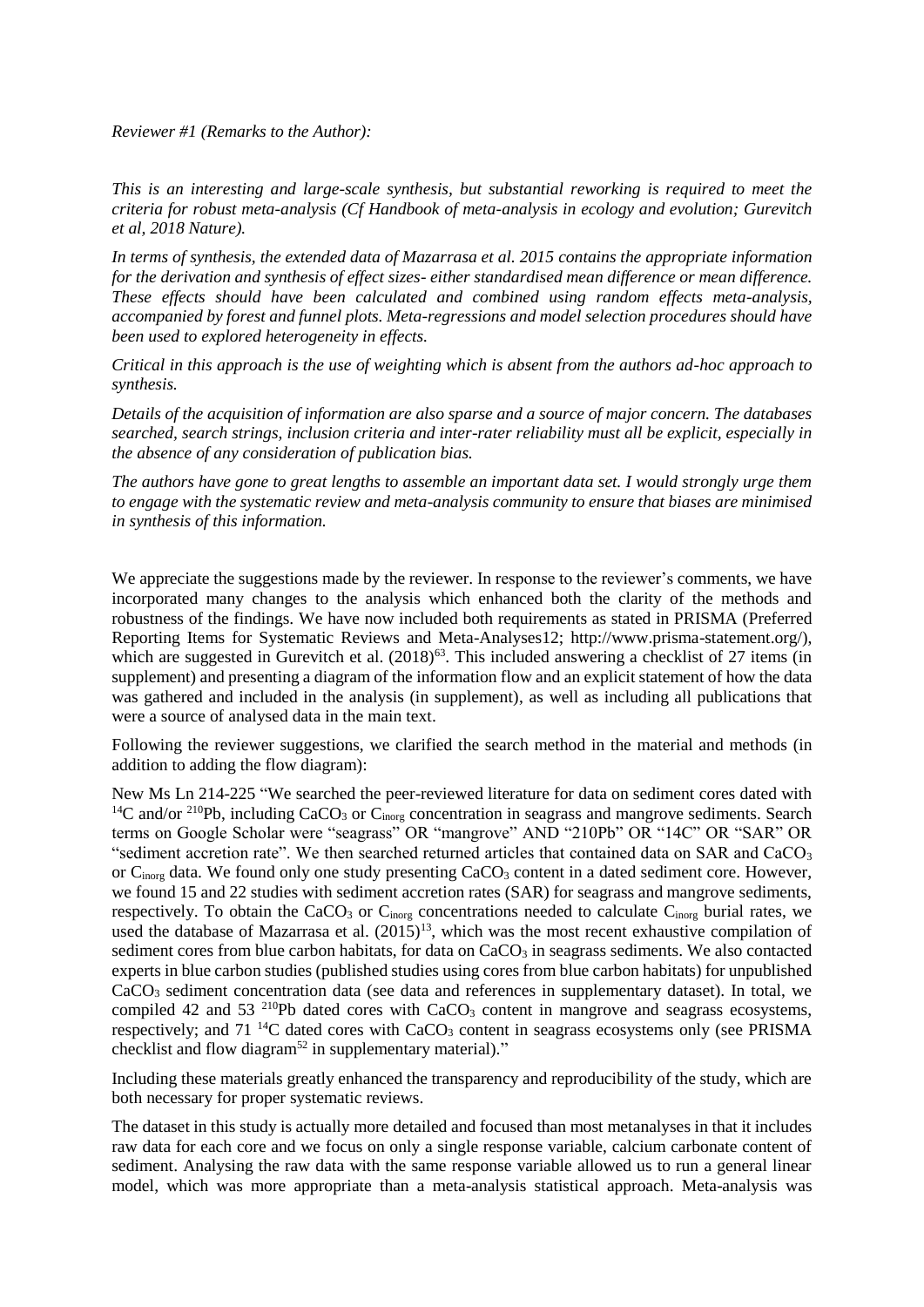developed to analyse data when only a mean and variance (used to weight the means as mentioned by the reviewer) are available from a study and when combining data with disparate response variables. We were very careful to incorporate all important aspects of the meta-analysis, including discussion of data availability and including random variables in the statistical model to minimize potential sources of non-independence among samples (in methods on lines 272 - 283). Specifically, we repeated the analysis with raw data using a mixed effects general linear model. The model included two fixed factors (presence of coral reefs and calcium carbonate bedrock) and 3 random variables to incorporate potential non-independence of multiple cores sampled within the same study, the same marine province, and the same geologic region. Although this is not exactly the analysis suggested by the reviewer (effect sizes, either standardized mean difference or mean difference), we think the reviewer will agree that our analysis is more appropriate given that we have raw data with the same response variable and that paired sampling did not exist (sites with and without coral or with and without bedrock were not sampled within studies, but were analyzed here *post hoc*, but as a paired set). Finally, following the reviewer's suggestion to meet the criteria to produce a robust meta-analysis, we also included discussion of publication bias (new Ms ln. 199 - 205 and 260 - 299). Although we could not run traditional tests for publication bias (funnel plots) because we used raw data, the usual mechanisms for publication bias (Koricheva et al. 2013, Chapter 14)<sup>64</sup> did not exist for this study given that authors had to be contacted for data on calcium carbonate content (data was not included in publication of core data) and these authors were asked for and provided data on studies that were unpublished (approximately 20% of the seagrass studies in the analysis were not published). However, we did test whether specific studies were disproportionately influencing results by systematically removing any studies with outliers from the analysis (specified on New Ms ln. 172 - 176).

Although we could not run a traditional meta-analysis on the data comparing source presence and C<sub>inorg</sub> in sediment, we did analyse an additional data set comprised of data collected by this study to demonstrate that C<sub>inorg</sub> was not influenced by the presence of biogenic habitats, and we analysed these data with both a GLM and a traditional meta-analysis, as suggested by the reviewer. The data for this new analysis included paired samplings of vegetated and unvegetated cores, which rendered this dataset suitable for a traditional meta-analysis using effect size as well as its associated variance. We included all elements that the reviewer suggested, including effect size calculations, a funnel plot and forest plot (see Added in new MS:  $199 - 205$ ; ln.  $257 - 309$  and in supplementary material). We think these results are not only interesting and relevant to the study, but also demonstrate the utility, complementarity and robustness of both analyses (GLM and effect-size based).

In summary, the reviewer's comments greatly improved the manuscript, which now clearly documents all aspects normally covered in a meta-analysis. However, as explicitly stated earlier, our data set differed from the usual ones available for meta-analysis (e.g. we had access to and used raw data rather than descriptive statistics such as median or mean, and our analysis did not include, except for the data set discussed above, paired data allowing effect size calculations).

Note also that we have incorporated a new co-author, Dr. Nathan Geraldi, an experienced meta-analysis ecologist, for his contribution to the new analyses conducted.

The new text reporting these analyses (GLM and meta-analyses) as well as details on data search and sources are described below:

Lines  $163 - 178$ : "). For sediments in seagrass meadows, the presence of coral reefs (t-value = 4.68, df = 48.5,  $p < 0.0001$ ) and lithogenic sources (t-value = 4.76, df = 57.3,  $p < 0.0001$ ) increased the amount of CaCO<sub>3</sub> in the sediment. There was a significant interaction between these factors (t-value  $=$  -3.29, df  $=$  53.2,  $p = 0.0018$ ) because the CaCO<sup>3</sup> %DW in the presence of both allochthonous sources was less than would be expected if these variables were additive. The statistical model explained 90% of the variation in  $CaCO<sub>3</sub>$  %DW and the fixed factors accounted for 36% of the variation, while the random variables accounted for 54%. Mangrove sediment samples showed a similar pattern to the seagrass meadows, and the presence of allochthonous sources had a marginally significant, positive effect on the amount of CaCO<sub>3</sub> in the sediment (t-value = 4.29, df = 1.81,  $p = 0.0596$ ). The statistical model explained 91% of the variation in sediment  $CaCO<sub>3</sub>$  and the fixed factors accounted for 71% of the variation, while the random variables accounted for 20% of the variation. In testing for biases of outlying cores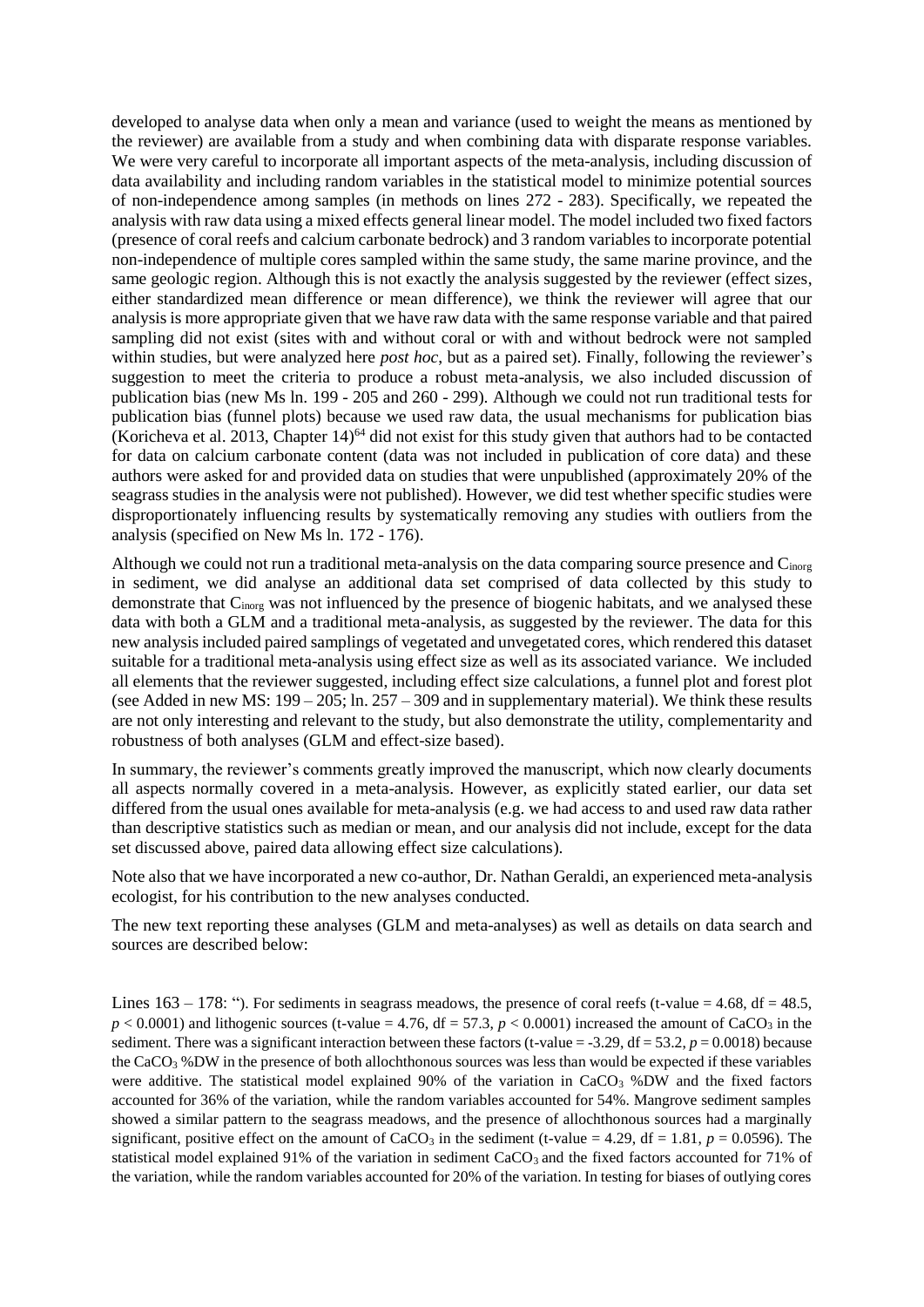and studies, we found that one study from Western Florida had an outlying data point that disproportionality skewed the results. The study from Western Florida had relatively low  $CaCO<sub>3</sub>$  but did have an allochthonous source of CaCO<sub>3</sub>. When this study was removed from the analysis, the presence of an allochthonous source became significant (t-value = 7.92,  $df = 4.16$ ,  $p = 0.0012$ ). This highlights the need for more studies in mangrove sediments to determine the global influence of allochthonous sources on  $CaCO<sub>3</sub>$  content."

Added in new MS:  $199 - 205$ : "A comparison of paired vegetated and unvegetated sediment CaCO<sub>3</sub> %DW showed that vegetated and adjacent unvegetated sediments have similar carbonate concentrations, both using standard parametric statistics (GLM, t-value = 1.32, df = 83.1,  $p = 0.191$ ) and meta-analysis (z-value = 0.88,  $p =$ 0.379; Supplement Fig. 2. A. B.), which also showed no evidence for reporting bias (all points within the 95% confidence lines of the funnel plot, Supplement Fig. 2. C). This provides further support to the hypothesis that much of the carbonate buried in vegetated coastal sediments derives from allochthonous sources rather than being produced within the habitat."

Old MS ln. 183 – 189:" We searched the peer-reviewed literature for data on sediment cores dated with <sup>14</sup>C and/or <sup>210</sup>Pb, including CaCO<sub>3</sub> or C<sub>inorg</sub> concentration in seagrass and mangrove sediments. Search terms on Google Scholar were "seagrass" OR "mangrove" AND "210Pb" OR "14C" OR "SAR" OR "sediment accretion rate". We then searched returned articles that contained data on SAR and CaCO<sub>3</sub> or  $C_{\text{inore}}$  data. We found only one study presenting  $CaCO<sub>3</sub>$  content in a dated sediment core. However, we found 15 and 22 studies with sediment accretion rates (SAR) for seagrass and mangrove sediments, respectively. To obtain the CaCO<sub>3</sub> or C<sub>inorg</sub> concentrations needed to calculate C<sub>inorg</sub> burial rates, we used the database of Mazarrasa et al.  $(2015)^{13}$ , which was the most recent exhaustive compilation of sediment cores from blue carbon habitats, for data on  $CaCO<sub>3</sub>$  in seagrass sediments and contacted experts in blue carbon studies (published studies using cores from blue carbon habitats) for unpublished CaCO<sup>3</sup> sediment concentration data (see data and references in supplementary dataset)."

#### Was changed to:

New MS ln. 214 – 225: "We searched the peer-reviewed literature for data on sediment cores dated with <sup>14</sup>C and/or  $^{210}Pb$ , including CaCO<sub>3</sub> or C<sub>inorg</sub> concentration in seagrass and mangrove sediments. Search terms on Google Scholar were "seagrass" OR "mangrove" AND "210Pb" OR "14C" OR "SAR" OR "sediment accretion rate". We then searched returned articles that contained data on SAR and CaCO<sub>3</sub> or C<sub>inorg</sub> data. We found only one study presenting CaCO<sup>3</sup> content in a dated sediment core. However, we found 15 and 22 studies with sediment accretion rates (SAR) for seagrass and mangrove sediments, respectively. To obtain the CaCO<sub>3</sub> or C<sub>inorg</sub> concentrations needed to calculate  $C_{\text{inorg}}$  burial rates, we used the database of Mazarrasa et al. (2015)<sup>13</sup>, which was the most recent exhaustive compilation of sediment cores from blue carbon habitats, for data on  $CaCO<sub>3</sub>$  in seagrass sediments. We also contacted experts in blue carbon studies (published studies using cores from blue carbon habitats) for unpublished  $CaCO<sub>3</sub>$  sediment concentration data (see data and references in supplementary dataset). In total, we compiled 42 and 53  $^{210}Pb$  dated cores with CaCO<sub>3</sub> content in mangrove and seagrass ecosystems, respectively; and 71<sup>14</sup>C dated cores with CaCO<sub>3</sub> content in seagrass ecosystems only (see PRISMA checklist and flow diagram<sup>52</sup> in supplementary material). "

Added in new Ms ln. 257 – 309: "All data distributions were tested for normality to determine the most reliable central tendency measured with Shapiro-Wilks normality test (Statistica, Dell Software). None of the datasets of SAR, C<sub>inorg</sub> concentration, C<sub>inorg</sub> burial rate or CaCO<sub>3</sub> %DW were normally distributed (all  $p < 0.05$ ). We therefore chose to use the median (IQR) as the most appropriate description of central tendency. Traditional meta-analysis tools, which calculate effect sizes to standardize the difference between control and experimental treatments, thereby allowing comparison among disparate response variables and weighting to account for unequal variance among studies, could not be used for this analysis for multiple reasons. These reasons include that the question posed and the studies available did not include experimental designs with paired control and experimental plots required for effect size calculations, that there was a single response variable facilitating direct comparison and data integration and, most importantly, that we used the raw data for each core. Instead, we ran a statistical test using a mixed effect general linear model (GLM) to determine the effect of coral reefs and lithogenic sources on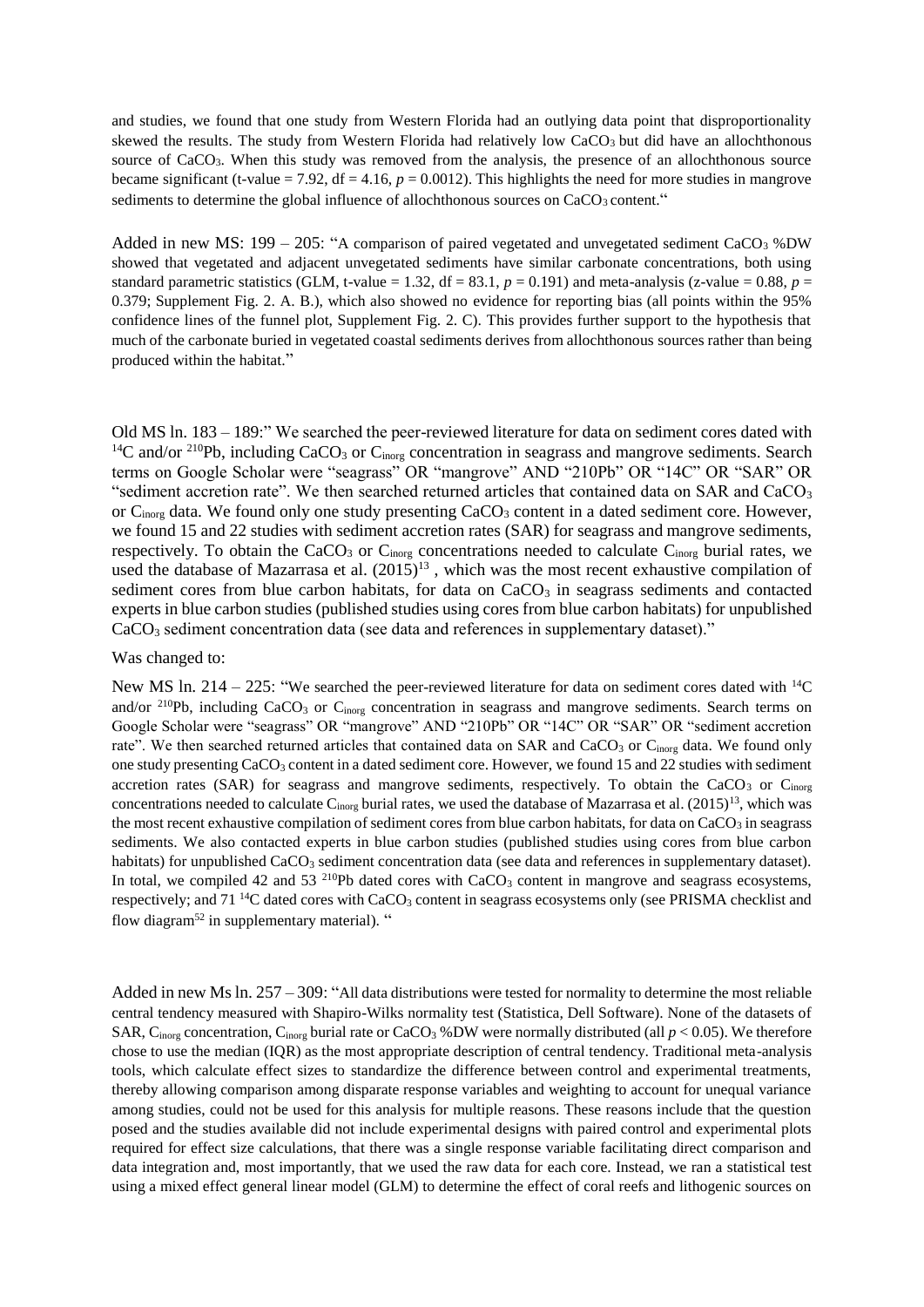the CaCO<sup>3</sup> %DW of the sediment. For sediments within seagrass meadows, the GLM included two fixed factors (presence / absence of coral reefs and of lithogenic sources), as well as the interaction between the two factors. For sediment within mangrove forests, the GLM included one fixed factor (presence / absence of allochthonous sources) because replication did not exist for all combinations of the two factors. The data had unequal samples among studies and studies were not evenly distributed around the globe (Fig. 1) which could result in pseudoreplication and biased results. To account for the data structure and minimize non-independence, we included 3 separate random variables, which included study, lithology grouping, and marine province. The marine province was determined for each sample location using the marine provinces of the world as defined by Spalding et al. (2007)<sup>58</sup>. Separate models where run for seagrass and mangrove sites. The statistical model was produced using the lmer function within the *lme4* package<sup>59</sup> and p-values were calculated with the *lmerTest* package<sup>60</sup>. The R<sup>2</sup> was calculated for the fixed and random effects using the r.squared GLMM function in the *MuMIn* package<sup>61</sup>. The response variable was log transformed, which improved the model fit compared with raw data. The model fit was assessed by plotting the Q-Q plot (linear relationship) and the fitted values compared to the residuals (random distribution). To test if individual cores or studies were biased and having a disproportionate influence on findings we systematically removed any studies that contained outlying samples as determined from being outside the 95% confidence interval for the fitted values vs. residuals comparison using the plot model function from *sjPlot* package<sup>62</sup>. This analysis was conducted in R version 3.4.2.

Reporting bias and its effect on findings is an important consideration for meta-analyses<sup>63</sup> and when the result from a meta-analysis is not the same as it would have been if data from all correctly conducted studies were included in the analysis<sup>64</sup>. A main cause of reporting bias is not publishing research because of a lack of merit as determined by the researcher, reviewer or editor<sup>64</sup>. As indicated by the data inclusion flow diagram (supplementary Fig. 3), researchers often measured but did not publish data on soil CaCO<sub>3</sub> content and authors needed to be directly contacted for these results. In addition, the researchers not only provided information from published studies but also unpublished data on  $CaCO<sub>3</sub>$  content (10 of 51 seagrass studies included in the analysis were not published). For these reasons, it is unlikely that our findings were affected by reporting bias. A subset of data collected for this study included the appropriate information to run both a GLM and a traditional meta-analysis (effect size could be calculated between paired data). The data included information from nine studies that measured the CaCO<sub>3</sub> content of sediment from both vegetated and unvegetated habitats. There were 92 core samples with 32 from unvegetated and 60 from vegetated habitats (Supplementary Fig. 2. A.). The GLM followed the same procedures as detailed in the main text except it had only two random factors, study and marine province, because study and lithology grouping differed in only one instance. For the meta-analysis, the data was paired for each study and the mean  $CaCO<sub>3</sub>$ %DW, number of samples, and standard deviation was calculated for vegetated and unvegetated cores for each study. Two studies included in the GLM were removed for the meta-analysis because they only had one core for an unvegetated habitat and standard deviation could not be calculated, leaving seven comparisons for this analysis. Hedges' *g* was calculated for the effect size following Borenstein et al. (2009)<sup>65</sup> and a variance for each effect size was also calculated (V<sub>g</sub>)<sup>64</sup>, as indicated by equations:

Hedges'g = 
$$
\frac{(X_E - X_C) J}{SD_{pooled}}
$$

$$
SD_{pooled} = \sqrt{\frac{(n_E - 1)(SD_E)^2 + (n_C - 1)(SD_C)^2}{n_E + n_C - 2}}
$$

$$
J = 1 - \frac{3}{4(n_E + n_C - 2) - 1}
$$

$$
Vg = \frac{n_E + n_C}{n_E \times n_C} + \frac{g^2}{2(n_E + n_C)}
$$

 $X_E$  and  $X_C$  are the mean (*n* is sample size) of vegetated and unvegetated sediments, along with SD<sub>pooled</sub> and *J* which accounts for biases associated with different sample sizes. The meta-analysis included the same two random variables as the GLM and was conducted using the rma.mv function from the *metafor* package<sup>66</sup>."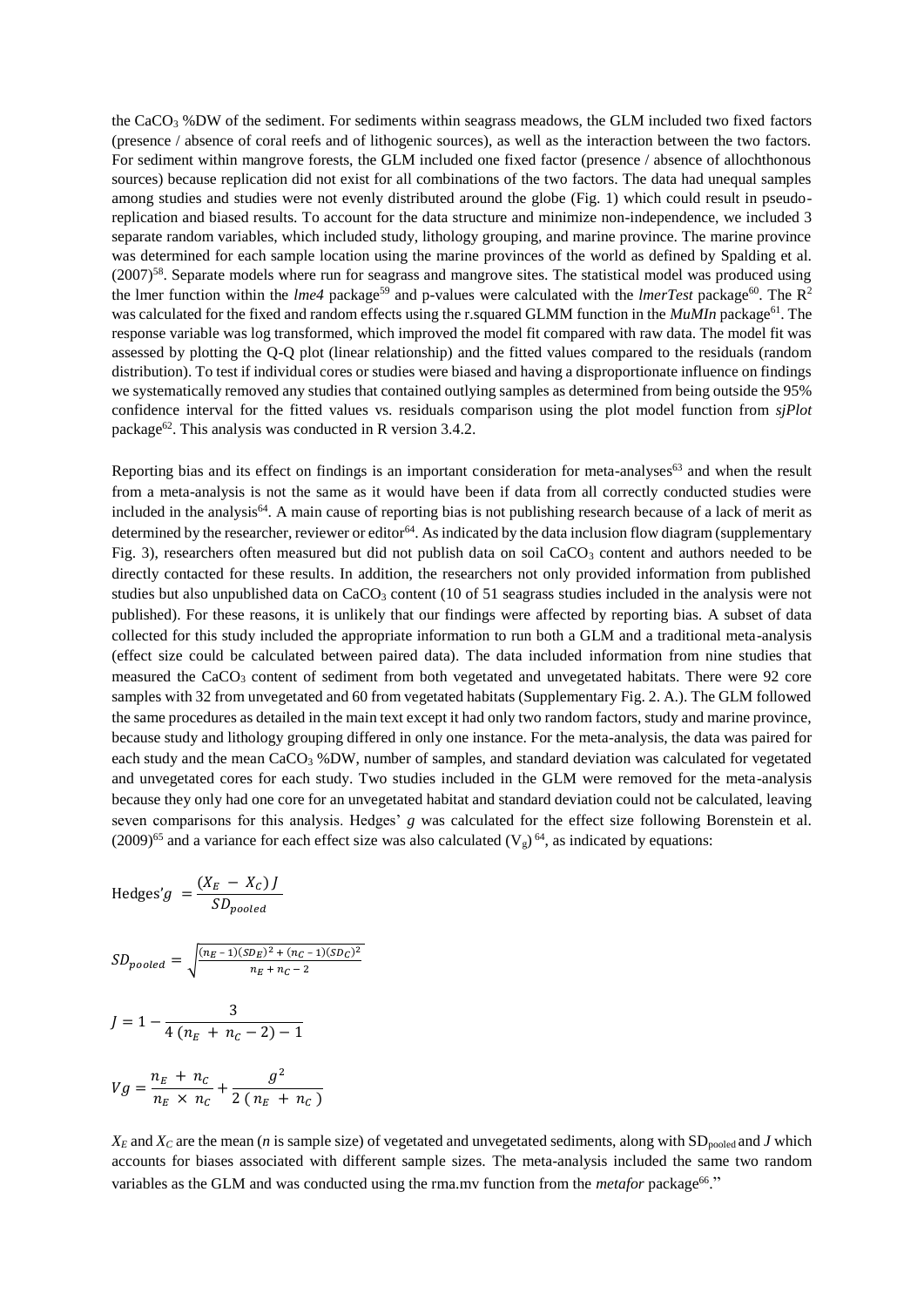---------------------------------------------------------------------------------------------------------------------------

### *Reviewer #2 (Remarks to the Author):*

*The manuscript submitted by V. Saderne entitled "Role of Carbonate Burial in "Blue Carbonate" Budgets" attempts to address mismatches in local carbonate production and measurements of net carbonate burial in productive coastal ecosystems. Their results suggest that much of the carbonate buried in seagrass and mangrove systems is imported, and this allochthonous carbonate should be recognized as external when accounting for the sequestration capacity of the local ecosystem.* 

*This distinction is a valid one, and is important for understanding the productivity and sequestration potential of these ecosystems as a whole. The study represents a step forward in understanding the mass balance of carbon in and out of these coastal ecosystems. I think this article is worthy of publishing, although I have a few main points that I would like clarification on.*

*First, the authors argue for significant allochthonous input of CaCO3 only when there are significant sources of carbonate material nearby. Their mass balances are conducted in three systems where there is a large input of external carbonate. It would help to see a mass balance conducted at a site where local dynamics drive the whole system, e.g. a "No Sources" site from Figure 4. This would provide a counter-example to their dataset, and potentially constrain the role of dissolution in these systems.* 

We wish to warmly thank Dr. Subhas for his review and highlighting some unclear points of our MS that needed to be addressed.

Indeed, it would be great to have a mass balance in a "no-source" site, for which we also have an associated burial rate. Unfortunately, there are few locations where burial rates of  $CaCO<sub>3</sub>$  have been measured and few locations where net or gross calcification rates have been assessed, so the combination of both requirements is extremely rare. We could not find a single site without  $CaCO<sub>3</sub>$ external sources where calcification rates and burial rates of  $CaCO<sub>3</sub>$  are documented (as, logically, scientists have yet to document these where carbonates are important).

We added new MS ln 125: "We could not find estimates of calcification rates (net or gross) in any area without external sources of CaCO<sub>3</sub>. "

*Secondly, I have an issue with the framing of carbonate dissolution in the context of these systems. There is an estimate from shark bay that a 21% dissolution rate could indeed be supported by allochthonous CaCO<sup>3</sup> import, but it also must be supported by significant aerobic respiration in the sediments. The total amount of carbon sequestered therefore must still be driven by the net amount of organic carbon buried. It is unclear to me if bicarbonate produced by the neutralization of respired CO<sup>2</sup> due to carbonate dissolution should be included in the mass balance framework of this study.* 

We agree that we may have lacked clarity in our original MS on these points. We agree that the atmospheric  $CO<sub>2</sub>$  uptake linked to the generation of TA coming from  $CaCO<sub>3</sub>$  dissolution should indeed be included in the  $CO<sub>2</sub>$  balance of the ecosystems (and the text has been modified to articulate this, new Ms ln 132-146 see below). Dissolution is related to aerobic mineralisation (and re-oxidation of reduced metabolites originating from anaerobic mineralization) and it is possible that the dissolution rate would be related to the OM burial rate, because the latter scales with OM mineralisation. However, in the absence of data, this remains speculative and we would rather refrain from assuming this to be the case without clear supporting evidence.

*The role of dissolution is only hypothesized in mangrove systems, where there is little to no carbonate production data. The assertion of mangroves being a source of DIC is true only for an oxic system; if the system goes anoxic in the sediments, then anoxic respiration of CO<sup>2</sup> would produce DIC: Alkalinity in at least a 1:1 ratio and would be indistinguishable from respiration-driven carbonate dissolution. It would help to justify the assertion that these systems are completely oxic throughout the sediment column.*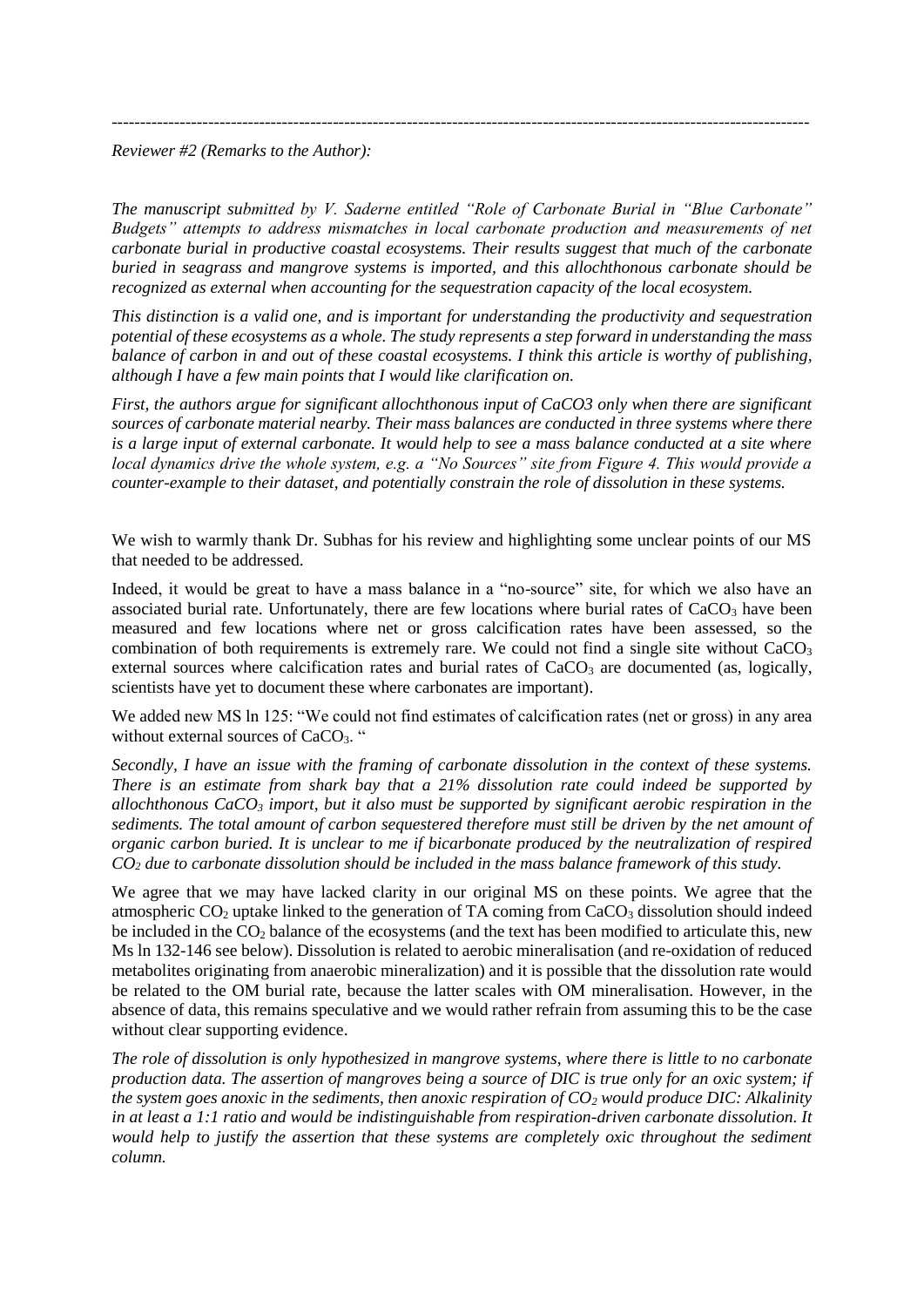We agree with these comments and realize that we didn't express ourselves clearly in the MS. What we meant is that the  $pCO<sub>2</sub>$  in mangrove swamp water is generally well above 400 µatm, particularly at night, and in interaction with the tides, as seen in many studies such as in e.g. Sippo et al.,  $2016^{40}$ . This is also true in seagrass meadows (Challener et al.,  $2016$ )<sup>41</sup>. Therefore, these habitats are very prone to night-time dissolution of superficial  $CaCO<sub>3</sub>$ . A different process happens in the sediment, and as you rightfully commented, it depends on the oxygenation of the sediment. In vegetated systems with radial oxygen loss from roots (particularly root tips), oxic decomposition of organic matter leads to  $CO<sub>2</sub>$ generation and therefore acidification of the porewater, which may lead to dissolution of carbonates, particularly during daytime, when photosynthesis occurs (opposite to what could be hypothesised for the water column). Note that, within the framework of this article, we do not discuss all the processes susceptible to generate or uptake total alkalinity in seagrass and mangrove sediments. Although that is a very exciting and important research question (see Sippo et al.,  $2016$ )<sup>40</sup>, we have restricted the focus of this study to the CaCO<sub>3</sub> dissolution / calcification balance and the  $CO<sub>2</sub>$  uptake / release generated through TA emission / release.

Considering the two previous comments, we rewrote the whole paragraph:

new Ms ln 132-146: "Indeed, mangroves, seagrass and saltmarsh ecosystems are likely to be sites of net carbonate dissolution. Roots of marine plants release organic compounds and oxygenate the sediments during the day, promoting microbial aerobic remineralization of organic matter, thereby increasing sedimentary respiratory  $CO<sub>2</sub><sup>32–34</sup>$  and / or stimulating the re-oxidation of reduced metabolites. These processes result in the release of strong acids (e.g.  $H_2SO_4$ ,  $HNO_3$ )<sup>35-37</sup> that leads to CaCO<sub>3</sub> dissolution in the sediment<sup>38,39</sup>, (although re-precipitation can occur<sup>38</sup>).

Dissolution of CaCO<sub>3</sub> might also be influenced by the  $CO<sub>2</sub>$  system in the water column of Blue Carbon ecosystems. Respiration and photosynthesis of the flora and fauna, together with sediment redox processes in seagrass and mangrove ecosystems, strongly influence the chemistry of the water column, generating large diel amplitudes of the saturation state for CaCO<sub>3</sub> ( $\Omega$ ) with a tendency toward dissolution or the reduction of calcification at night-time, amplified at low tide<sup>34,40-43</sup>. The dissolution of allochthonous CaCO<sub>3</sub> in carbonate platform areas, caused directly or indirectly by metabolism of the marine vegetation and associated biota, leads to a reduction in  $pCO<sub>2</sub>$  through the release of "fossilised" total alkalinity. This sink of atmospheric  $CO<sub>2</sub>$  should be incorporated into the blue carbon framework. A recent assessment considers alkalinity addition through the dissolution of allochthonous carbonate as a very effective geo-engineering approach to remove atmospheric CO<sub>2</sub> and mitigate climate change<sup>44,45</sup>."

*Finally, there is a significant difference between contemporary- and long-term carbonate burial rates. Do the authors have a hypothesis for why burial rates are so different between these two timescales? Is there any difference in the burial rate of organic carbon as well? Can these longer-term budgets help reconcile mismatches in contemporary budgets and rates, or it there still a significant mismatch between carbonate production and burial?*

Indeed, and as stated in the MS (ln. 71-73), lower long-term  $(^{14}C)$  SAR are commonly observed. There are no doubts within the Blue Carbon community of the credibility of the modern and long term SAR obtained by <sup>210</sup>Pb and <sup>14</sup>C dating technique. There are hypothesis indeed explaining these differences, the main being that the SAR are increasing with rates of sea level rise and that, globally, blue carbon ecosystems are keeping pace with the modern acceleration of sea level rise. See Saderne et al., 2018<sup>34</sup> as an example of a recent study discussing that aspect and the role of carbonate burial in supporting SAR. Indeed, according to the IPCC report, the rates of sea level rise have doubled from about 0.17 cm  $yr<sup>-1</sup>$  for the period 1901 – 2010 to 0.32 cm  $yr<sup>-1</sup>$  for the period 1993 – 2010. In contrast, SLR for the preindustrial period are estimated to be 0.01 cm yr<sup>-1</sup>. These considerations are beyond the scope of this article, but we believe it is indeed important that, as we stated in the MS, the SAR means / medians observed in our collection of cores match the published global estimates.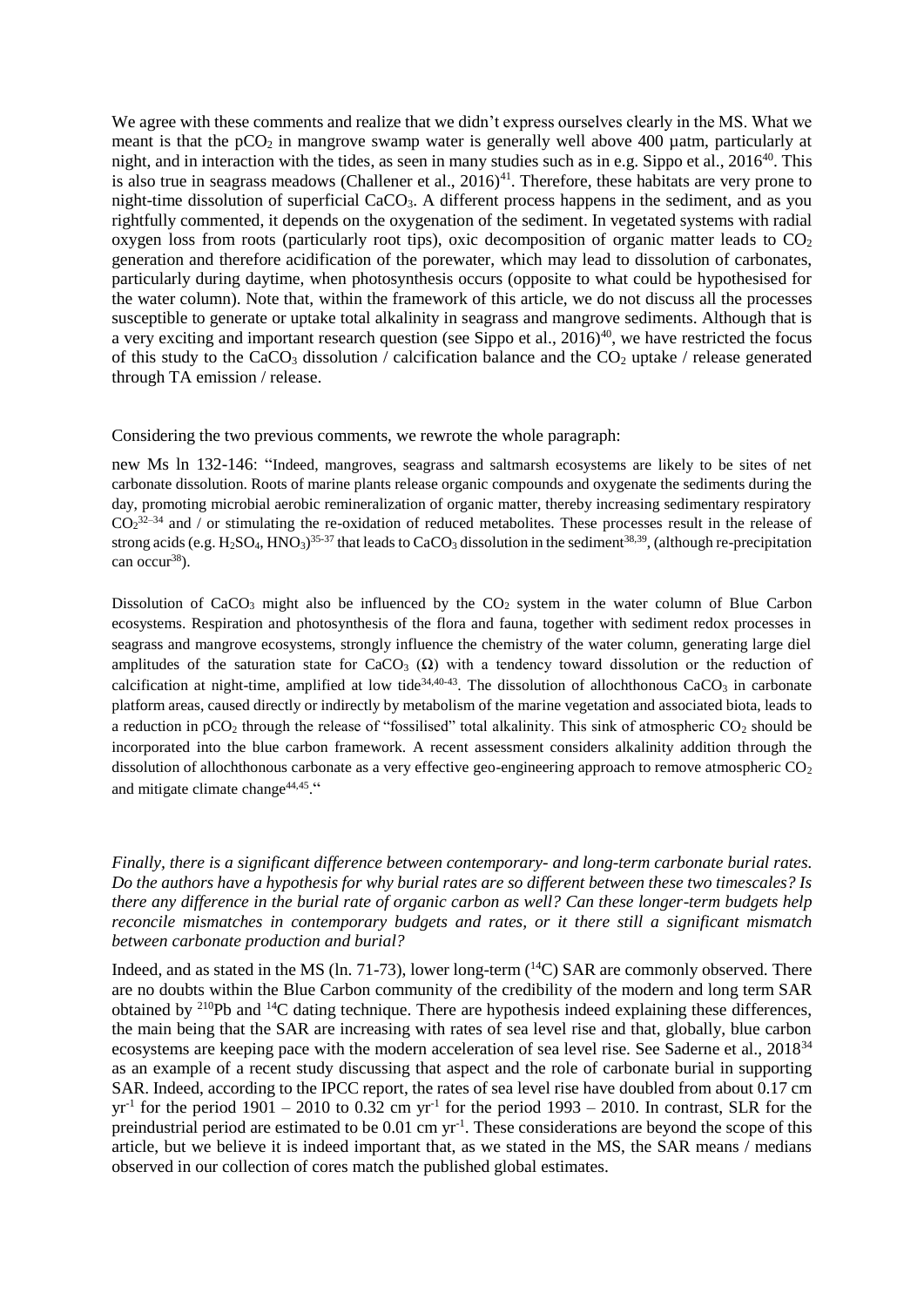There are differences between short term and long-term burial rates of  $C_{org}$  reported in the literature, such as in Serrano et al., 2016 for example. This is due to lower long-term SAR, but also to lower concentrations of  $C_{org}$  in deep sediments partially due to the slow remineralisation of organic matter over time.

We do not have estimates of calcification rates in seagrass meadows for pre-industrial times, so we cannot compare long-term burial with ancient calcification rates in any of the locations for which we have  ${}^{14}C$  dated cores. If we compare the long-term burial rates of  $C_{\text{inorg}}$  with contemporary  $CaCO<sub>3</sub>$ production rates for the three locations for which we have both dating methods, Florida Bay, West Shark Bay and the Baleares Islands,  $CaCO<sub>3</sub>$  production would explain 73%, 475% and 38% of the CaCO<sub>3</sub> burial. However, comparing ancient burial rates with contemporary calcification rates doesn't change the conclusion that modern burial rates of  $CaCO<sub>3</sub>$  cannot be converted to  $CO<sub>2</sub>$  emissions, in the context of climate change that is of interest to us.

Serrano, Oscar, Aurora M. Ricart, Paul S. Lavery, Miguel-Angel Mateo, Ariane Arias-Ortiz, Mohammad Rozaimi, Andy DL Steven, and Carlos Duarte. "Key biogeochemical factors affecting soil carbon storage in Posidonia meadows." (2016).

#### *Some smaller points:*

*Line 33 - awkward phrasing, improper "if-then" statement.* 

Changed in new MS ln  $33-35$ : "To date, very few articles report the burial rates of  $CaCO<sub>3</sub>$  in mangrove and seagrass ecosystems<sup>15,16,17</sup>, and the role of CaCO<sub>3</sub> burial in sediments and  $CO<sub>2</sub>$  emissions depends on the balance between dissolution and production."

*Lines 42-43: Mixed tense. Stick with present tense as in the rest of the paragraph, or switch all to past tense.*

All verbs were changed to the present tense.

*Line 45 - Need to define autochthonous*

New MS Ln  $44 - 46$ : "We then address the role of CaCO<sub>3</sub> burial in CO<sub>2</sub> emissions by resolving the source of the CaCO<sub>3</sub> buried in seagrass meadows as either allochthonous or autochthonous (i.e. from associated flora and fauna). "

*Line 48: supports*

We corrected it in the New MS.

*Line 84: Do you mean bimodal? Binomial is more like a normal distribution...*

Indeed, we changed binomial for non-normal.

*Line 91: The introduction of the three sites are out of order with respect to their presentation in the following text.* 

We rectified the order of each site introduction.

*Line 105: Evidence that Corg production is all local helps the argument here. Is this true at all sites? How would import and/or export of locally produced Corg bias this study's findings with respect to the role of relative Corg vs. Cinorg burial?* 

The partitioning of buried  $C_{org}$  in Blue Carbon ecosystems between local vs external C sources is an important question that is not within the scope of this article, as assessing authochthonous vs. allochthonous carbon, often done through stable isotope mixing models (e.g. Kennedy et al. 2010)<sup>48</sup>, has its own limitations which are now being debated in search of an improved approach. The answer is that not all buried C<sub>org</sub> is originating from the seagrass and mangroves habitats in general, but Kennedy et al., 2010 estimated it to be around 50% globally. In the context of Ln105, considering that part of the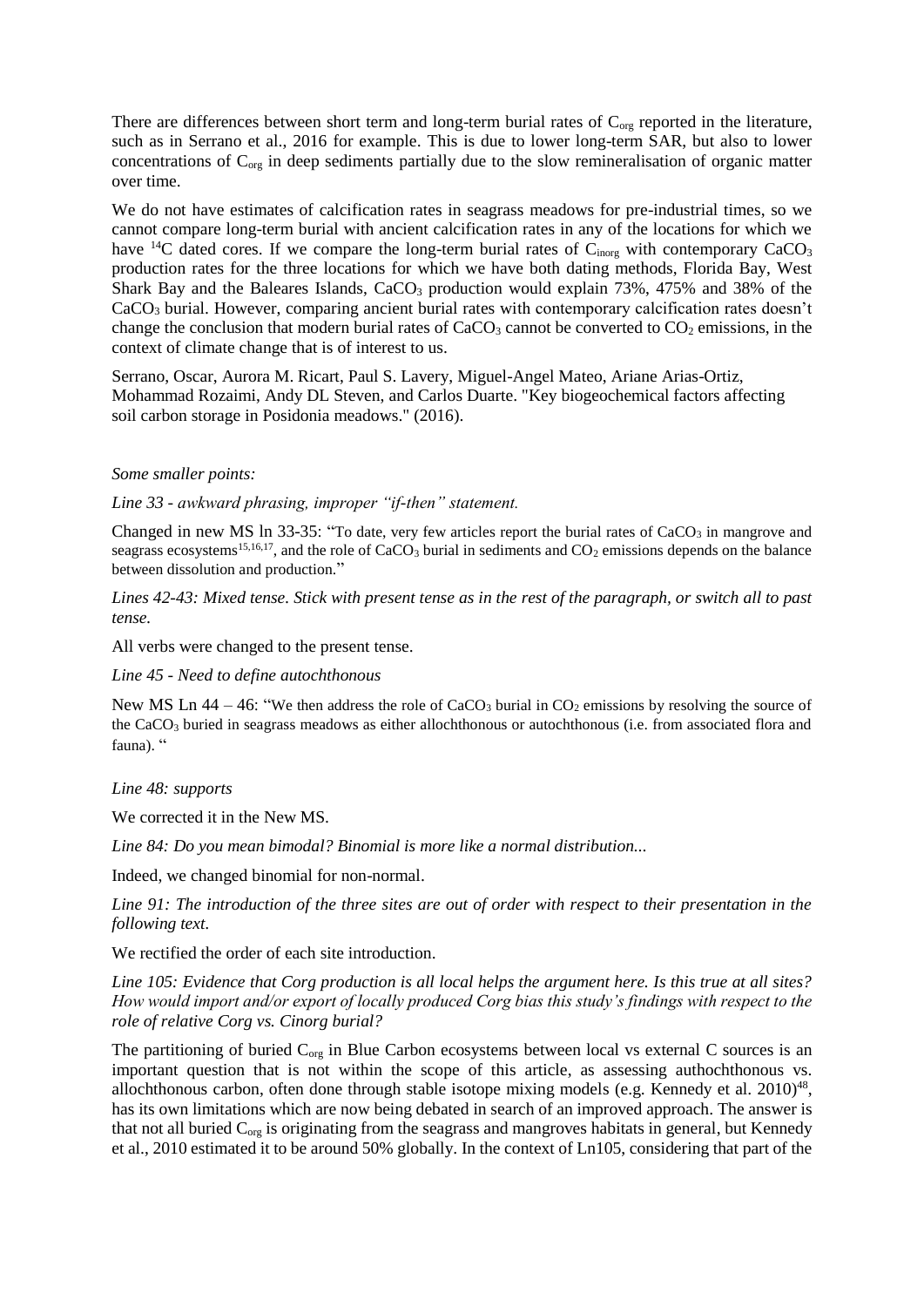$C_{org}$  buried was produced outside the seagrass beds would only enlarge the difference between  $C_{org}$  and Cinorg burial.

Ln. 191 – 199: "Whereas there is emphasis on apportioning the sources of autochthonous and allochthonous  $C_{\text{org}}$ in Blue Carbon sediments (up to 50% of the buried  $C_{org}$ )<sup>9,48</sup>, determining the sources of CaCO<sub>3</sub> in Blue Carbon sediments is just as important in order to resolve the role of vegetated coastal ecosystems as  $CO<sub>2</sub>$  sinks and, hence, their potential to support climate change mitigation. The current focus on Corg budgets in vegetated coastal ecosystems needs to be augmented with integrative assessments of organic and inorganic carbon fluxes and budgets, including both allochthonous and autochthonous inputs. Moreover, these assessments must consider the sources and fate of carbon exchanged between Blue Carbon and adjacent ecosystems, as Blue Carbon ecosystems export important amounts of their organic production<sup>49-51</sup>, but also import significant amounts of CaCO<sub>3</sub> and organic matter from adjacent sources. "

*Line 124: "areas close to coral reefs"*

We added "to" to the sentence.

*Lines 130-133: Awkward. Please rephrase.* 

The entire paragraph has been rewritten for clarity: new Ms ln 132-146: "Indeed, mangroves, seagrass and saltmarsh ecosystems are likely to be sites of net carbonate dissolution. Roots of marine plants release organic compounds and oxygenate the sediments during the day, promoting microbial aerobic remineralization of organic matter, thereby increasing sedimentary respiratory  $CO_2^{32-34}$  and / or stimulating the re-oxidation of reduced metabolites. These processes result in the release of strong acids (e.g.  $H_2SO_4$ ,  $HNO_3$ )<sup>35-37</sup> that leads to CaCO<sub>3</sub> dissolution in the sediment<sup>38,39</sup>, (although re-precipitation can occur<sup>38</sup>).

Dissolution of CaCO<sub>3</sub> might also be influenced by the  $CO<sub>2</sub>$  system in the water column of Blue Carbon ecosystems. Respiration and photosynthesis of the flora and fauna, together with sediment redox processes in seagrass and mangrove ecosystems, strongly influence the chemistry of the water column, generating large diel amplitudes of the saturation state for CaCO<sub>3</sub> ( $\Omega$ ) with a tendency toward dissolution or the reduction of calcification at night-time, amplified at low tide<sup>34,40-43</sup>. The dissolution of allochthonous CaCO<sub>3</sub> in carbonate platform areas, caused directly or indirectly by metabolism of the marine vegetation and associated biota, leads to a reduction in  $pCO<sub>2</sub>$  through the release of "fossilised" total alkalinity. This sink of atmospheric  $CO<sub>2</sub>$  should be incorporated into the blue carbon framework. A recent assessment considers alkalinity addition through the dissolution of allochthonous carbonate as a very effective geo-engineering approach to remove atmospheric  $CO<sub>2</sub>$ and mitigate climate change<sup>44,45</sup>."

*Line 183: This last line feels like a non-sequitur. I understand why it is mentioned, but needs more justification and/or introduction.* 

We removed the sentence in the new MS.

*Figure 2: What is the difference between Corg concentration between <sup>14</sup>C and <sup>210</sup>Pb data? In general in these box plots, what is the x, is this the mean?* 

The difference arises from the fact that the <sup>14</sup>C and <sup>210</sup>Pb are measured in different cores taken in different parts of the world, therefore leading to differences in  $CaCO<sub>3</sub>$  concentrations. The x is the mean, which we added in the figure caption: "The x represents the mean."

*Table 2, caption and numbers: There are no negative values that I can see, even taking into account errors.* 

Indeed, that is an error from our side, we removed the mention of negative values in the table caption.

*Supplementary Figure 1: I am not sure that there is sufficient data density to call Figure S1b a "bimodal distribution". At the very least it is non-normal, or perhaps you see two peaks in CaCO<sup>3</sup> concentration?* 

We have changed "bimodal" for "non-normal" throughout the MS.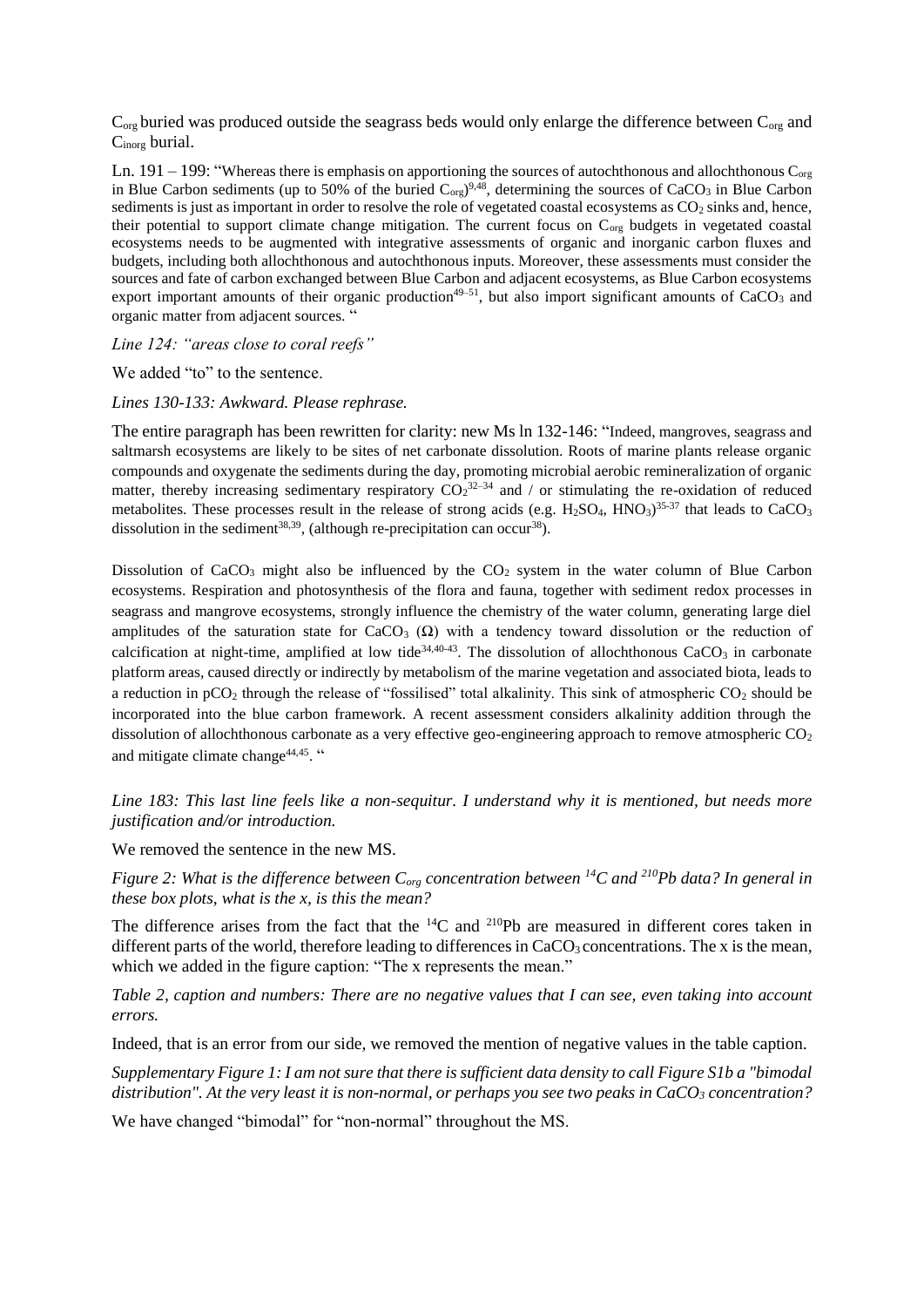Reviewers' comments:

Reviewer #1 (Remarks to the Author):

I thank the authors for responding positively to my comments. The inclusion of the PRISMA statement and additional analyses have increased both the transparency and robustness of the conclusions.

Reviewer #2 (Remarks to the Author):

This review is for the revised manuscript entitled "Role of carbonate burial in "Blue Carbon" budgets. The authors have mostly satisfactorily responded to the first reviews, and I think the manuscript is very close to being acceptable for publication. There are a few minor issues that I am confident the authors can deal with that I enumerate below.

The main one has to do with 210Pb vs 14C mass accumulation rates. I acknowledge that such discrepancies have been observed before. However, if the 14C MARs do not match with 210Pb estimates, and the current study primarily addresses the relationship between ~100 year MARs and essentially instantaneous measurements of net ecosystem calcification, I encourage the authors to consider removing the 14C-based MARs entirely from the manuscript. If the authors wish to address the mismatch directly, I think they might be a useful part of the discussion. Indeed, you have proposed a hypothesis for the offset in your response to my previous comments. But as it stands, the discrepancy does not add anything to the points the manuscript is trying to make, as acknowledged in the response to my previous comments.

I also find it interesting that, in your comments, you say that current calcification in Shark Bay is ~475% larger than the long-term mass accumulation rates. This suggests that, in the long term, Shark Bay may be a site of significant dissolution.

Some smaller points:

Line 1: Perhaps say Calcium carbonates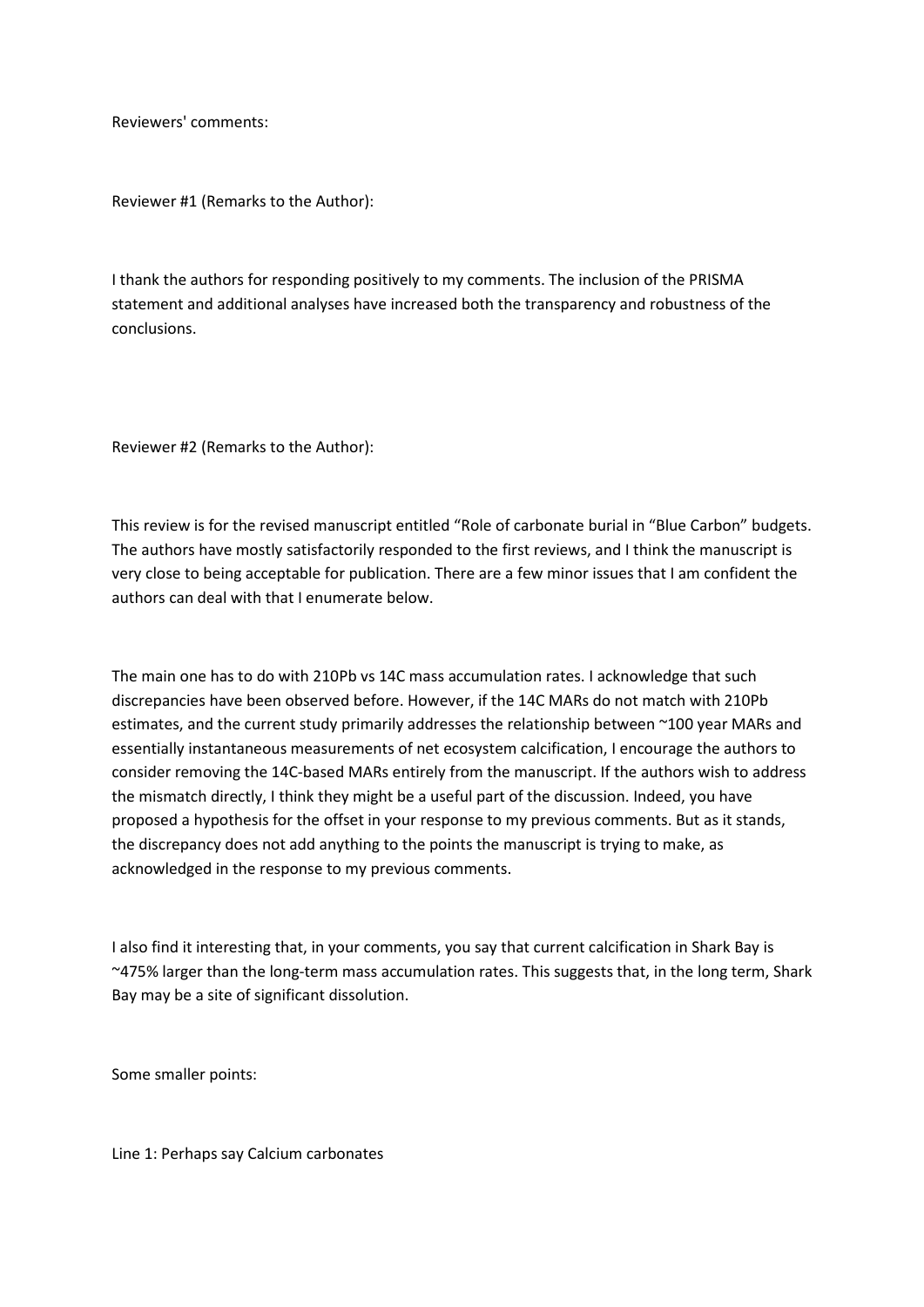Line 7: should define Allocthonous

Line 30: "Large" feels awkward. Perhaps "large (or high) CaCO3 burial rates" ?

Lines 43-46: "We compared… We then address" … need to match tenses here.

Lines 71-72: Recall that to go from 90-80% CaCO3, one needs to dissolve over half of the carbonate. Therefore, %CaCO3 is a pretty poor measure of CaCO3 preservation rate. This could play into the short- and long-term offsets in accumulation rate seen here.

Lines 95-97: Recommend not using passive voice. Perhaps, "We assessed the balance between calcification, dissolution ,and burial of CaCO3 in three seagrass ecosystem locations:"

Line 102: Awkward use of "CO2 emissions from net calcification metablolism", especially because "net calcification metabolism" is then referred to later using the same value. Table 2 makes it clear that the actual calcification rate is different than the value given here, but this section could be made clearer.

Line 112: Where/how is this dissolution rate calculated? This sentence makes it sound like Table 2 shows dissolution rates when in fact this is something reported from a previous study.

Line 127: "Fraction of CaCO3 burial"

Lines 136-137: choose either "," or "( )"

Lines 156-177: This section seems useful and is a good addition to the manuscript, but a reference should be made to the Materials and Methods section in terms of the statistical tests, and especially as to which variables are "fixed" versus "random" in the generalized linear model.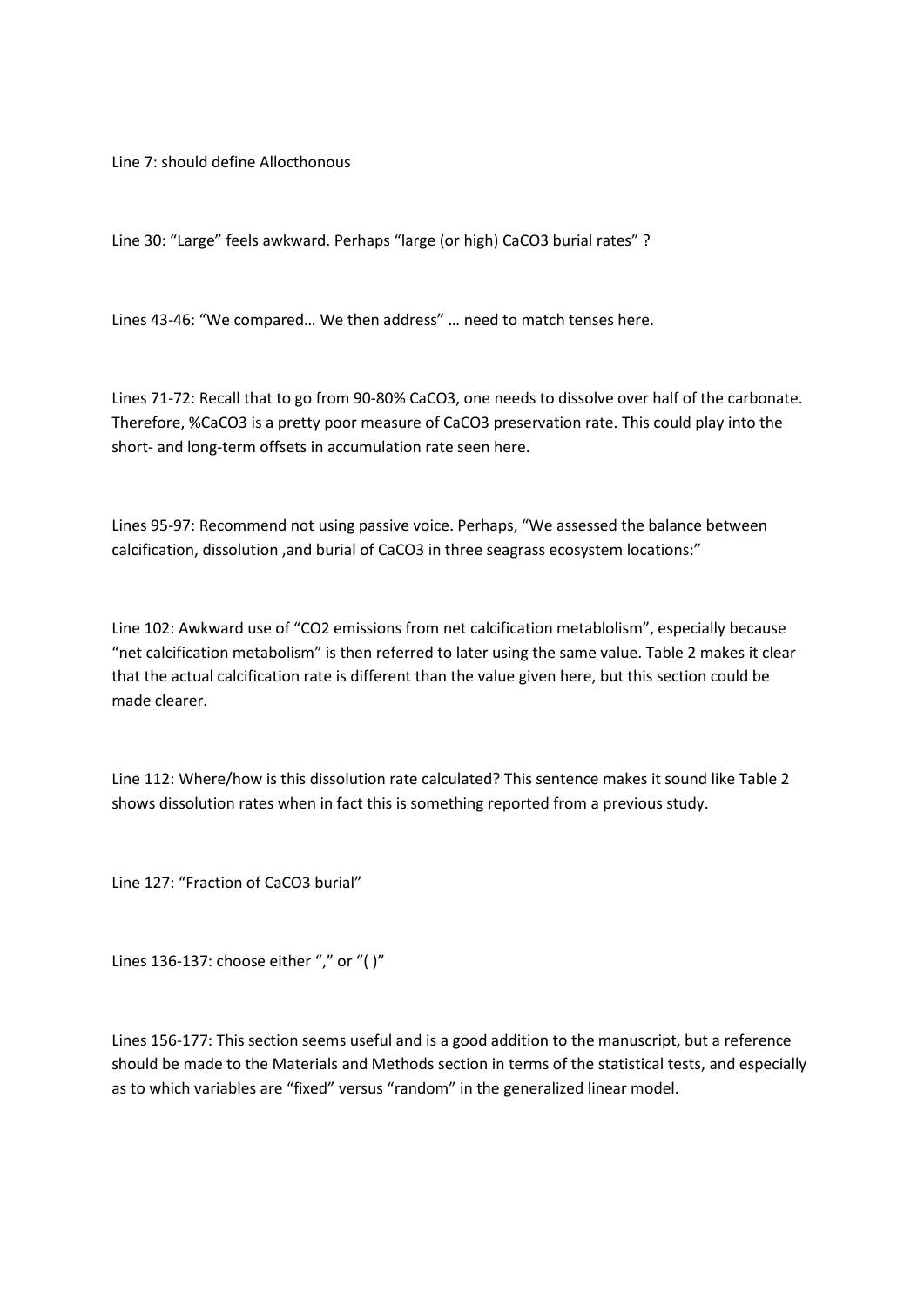Table 1: A reference to the Methods section would be helpful for why the "Global" and "Sum" values are slightly off from one another.

Table 2: What is the difference between "Community production rate" and "Ecosystem net calcification rate"? These need to be defined in some way. For Florida Bay in particular, these two values are quite different from each other; for the others, they seem to be in better agreement.

Supplementary Figure 2: A) needs an axis label. All plots should be better defined in the figure caption, or the appropriate Methods section should be directly referenced for how the plots were constructed.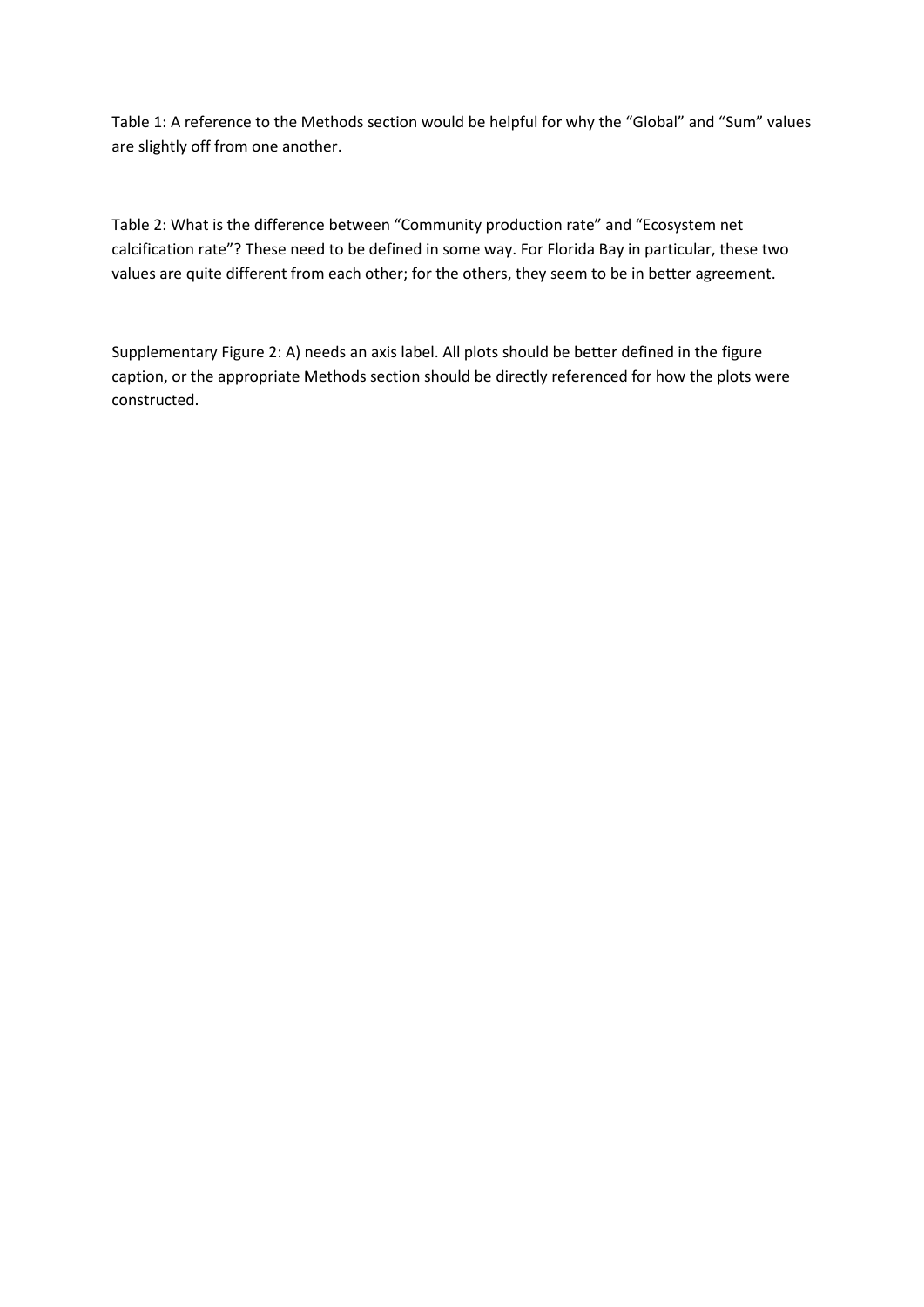*Reviewer #2 (Remarks to the Author):*

*This review is for the revised manuscript entitled "Role of carbonate burial in "Blue Carbon" budgets. The authors have mostly satisfactorily responded to the first reviews, and I think the manuscript is very close to being acceptable for publication. There are a few minor issues that I am confident the authors can deal with that I enumerate below.* 

*The main one has to do with <sup>210</sup>Pb vs <sup>14</sup>C mass accumulation rates. I acknowledge that such discrepancies have been observed before. However, if the <sup>14</sup>C MARs do not match with <sup>210</sup>Pb estimates, and the current study primarily addresses the relationship between ~100-year MARs and essentially instantaneous measurements of net ecosystem calcification, I encourage the authors to consider removing the <sup>14</sup>C-based MARs entirely from the manuscript. If the authors wish to address the mismatch directly, I think they might be a useful part of the discussion. Indeed, you have proposed a hypothesis for the offset in your response to my previous comments. But as it stands, the discrepancy does not add anything to the points the manuscript is trying to make, as acknowledged in the response to my previous comments. I also find it interesting that, in your comments, you say that current calcification in Shark Bay is ~475% larger than the long-term mass accumulation rates. This suggests that, in the long term, Shark Bay may be a site of significant dissolution.* 

We wish to heartfully thanks reviewer 2 for his comments on the manuscript. Indeed, the <sup>14</sup>C-based does not add anything to the point we are making in the MS and addressing the mismatch between  ${}^{14}C$ and <sup>210</sup>Pb is not the scope of the article. A recent meta-analysis, Breithaupt et al., 2018 addressed the question of the discrepancies of the SAR between time scales, validating the observation of increasing SAR toward contemporary times. We followed the advices of reviewer 2 and removed all parts regarding the <sup>14</sup>C from the MS.

Breithaupt, J. L., Smoak, J. M., Byrne, R. H., Waters, M. N., Moyer, R. P., & Sanders, C. J. (2018). Avoiding timescale bias in assessments of coastal wetland vertical change. *Limnology and Oceanography*, *63*(S1).

# Old Ms ln 61 - 74.

"Using the median contemporary (last century  $-$  <sup>210</sup>Pb) SARs in seagrass and mangrove ecosystems compiled in this study  $(0.22 \text{ cm yr}^{-1}$  and  $0.23 \text{ cm yr}^{-1}$ , respectively; Fig. 2b), we estimate median  $(IQR)$ C<sub>inorg</sub> burial rates in seagrass and mangrove ecosystems of 87 (154) and 6 (207)  $gC<sub>inorg</sub> m<sup>-2</sup> yr<sup>-1</sup>$ , respectively (means  $\pm$  SE of 182  $\pm$  94 and 90  $\pm$  43 gC<sub>inorg</sub> m<sup>-2</sup> yr<sup>-1</sup>) (Fig. 2c, Fig. 3). These values correspond to vertical accretion rates of  $CaCO<sub>3</sub>$  of the order of 0.1 and 0.001 cm yr<sup>-1</sup> in seagrass and mangrove ecosystems, respectively.

Our dataset allowed us to also calculate the median long-term (14C) burial rate of Cinorg in seagrass ecosystems, yielding 30 (84)  $gC<sub>inorg</sub> m<sup>-2</sup> yr<sup>-1</sup>$  (mean  $\pm$  SE of 62  $\pm$  16  $gC<sub>inorg</sub> m<sup>-2</sup> yr<sup>-1</sup>$ ) (Fig. 2c), three-fold less than the contemporary Cinorg burial rates. Our new estimates of long-term and contemporary burial rates are lower than the previous, indirect median estimate of Cinorg burial rate of 108  $gC<sub>inore</sub>$  m<sup>-2</sup> yr<sup>-1</sup> (mean  $\pm$  SE of 126  $\pm$  31 gC<sub>inorg</sub> m<sup>-2</sup> yr<sup>-1</sup>) reported by Mazarrasa et al. (2015)<sup>13</sup>. The difference between contemporary and long-term burial is driven by the three-fold difference in SARs between these timescales, as contemporary and older sediments did not differ significantly in Cinorg concentration (Mann-Whitney U test,  $p = 0.29$ ; supplementary Table 1 for details). Such difference between longterm and contemporary SARs has previously been observed in coastal vegetated ecosystems<sup>17–19</sup>. Our mean SAR values are in agreement with previously reported global values<sup>1,3</sup>."

New Ms ln 60 - 66:

Using the median SARs in seagrass and mangrove ecosystems compiled in this study  $(0.22 \text{ cm yr}^{-1})$  and  $0.23$  cm yr<sup>-1</sup>, respectively; Fig. 2b), we estimate median (IQR)  $C_{\text{inorg}}$  burial rates in seagrass and mangrove ecosystems of 87 (154) and 6 (207)  $gC<sub>inorg</sub> m<sup>-2</sup> yr<sup>-1</sup>$ , respectively (means  $\pm$  SE of 182  $\pm$  94 and  $90 \pm 43$  gC<sub>inorg</sub> m<sup>-2</sup> yr<sup>-1</sup>) (Fig. 2c, Fig. 3). These values correspond to vertical accretion rates of CaCO<sub>3</sub>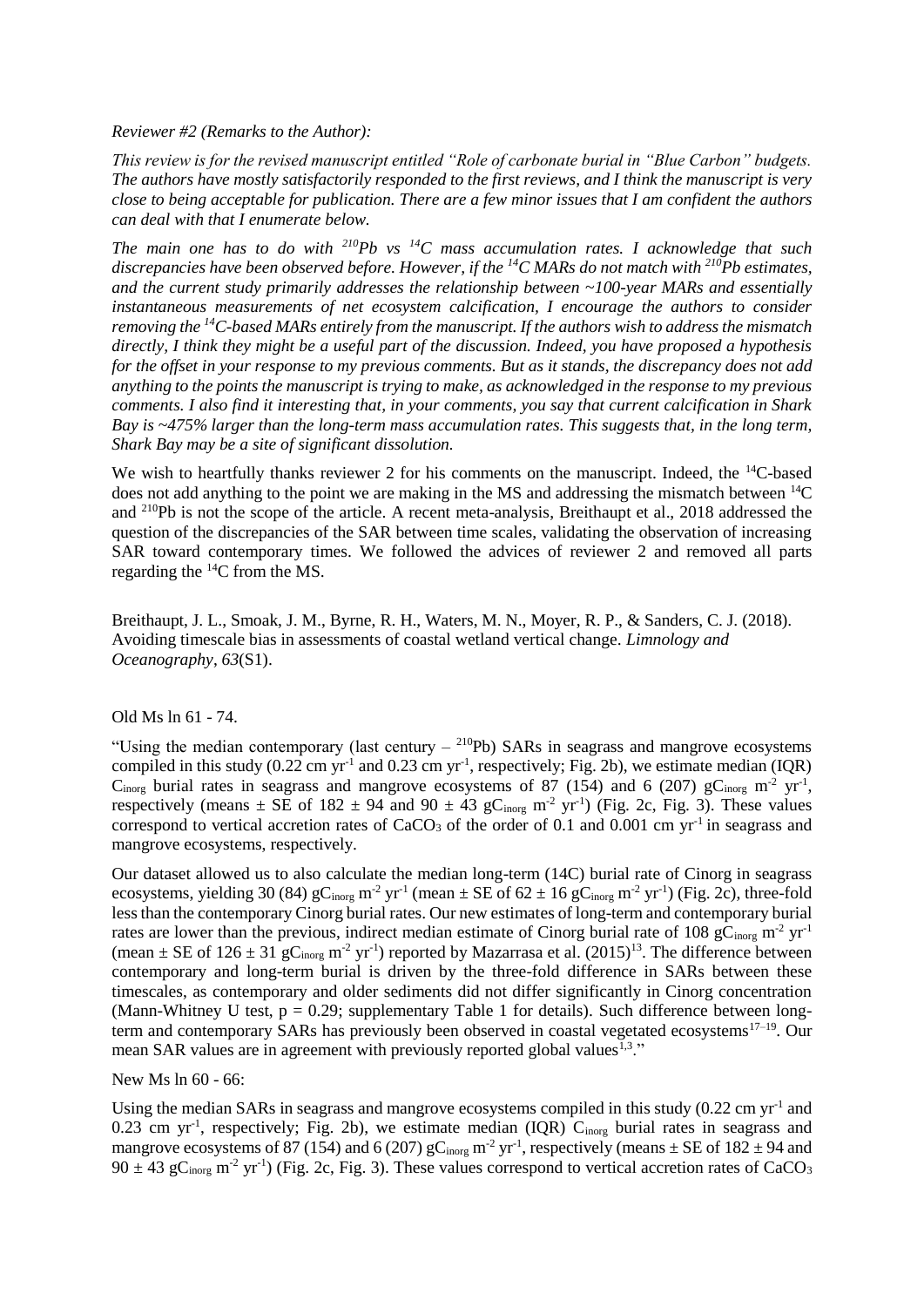of the order of 0.1 and 0.001 cm yr<sup>-1</sup> in seagrass and mangrove ecosystems, respectively. Our mean SAR values agree with previously reported global values<sup>1,3</sup>. However, our new estimates of burial rates are lower than the previous, indirect median estimate of C<sub>inorg</sub> burial rate of 108 gC<sub>inorg</sub> m<sup>-2</sup> yr<sup>-1</sup> (mean  $\pm$  SE of  $126 \pm 31$  gC<sub>inorg</sub> m<sup>-2</sup> yr<sup>-1</sup>) reported by Mazarrasa et al.  $(2015)^{13}$ ."

## Old Ms ln 214 – 236

"We searched the peer-reviewed literature for data on sediment cores dated with <sup>210</sup>Pb, including CaCO<sub>3</sub> or Cinorg concentration in seagrass and mangrove sediments. Search terms on Google Scholar were "seagrass" OR "mangrove" AND "210Pb" OR "SAR" OR "sediment accretion rate". We then searched returned articles that contained data on SAR and CaCO<sub>3</sub> or C<sub>inorg</sub> data. We found only one study presenting  $CaCO<sub>3</sub>$  content in a dated sediment core. However, we found 15 and 22 studies with sediment accretion rates (SAR) for seagrass and mangrove sediments, respectively. To obtain the CaCO<sub>3</sub> or C<sub>inorg</sub> concentrations needed to calculate  $C_{\text{inorg}}$  burial rates, we used the database of Mazarrasa et al. (2015)<sup>13</sup>, which was the most recent exhaustive compilation of sediment cores from blue carbon habitats, for data on CaCO<sup>3</sup> in seagrass sediments. We also contacted experts in blue carbon studies (published studies using cores from blue carbon habitats) for unpublished CaCO<sub>3</sub> sediment concentration data (see data and references in supplementary dataset). In total, we compiled 42 and 53<sup>210</sup>Pb dated cores with CaCO<sub>3</sub> content in mangrove and seagrass ecosystems, respectively (see PRISMA checklist and flow diagram<sup>50</sup> in supplementary material).

The SARs (cm  $yr^{-1}$ ) from the literature were re-calculated according to the constant flux - constant sedimentation model<sup>51</sup> in order to have a coherent and comparable dating system between all cores. The CaCO<sub>3</sub> concentration (% sediment dry weight) was calculated as the mean between all slices younger than 1900, for cores with the contemporary <sup>210</sup>Pb chronologies. The C<sub>inorg</sub> concentration in sediment  $(gC<sub>inorg</sub> m<sup>-3</sup>)$  was calculated from the dry bulk density  $(g m<sup>-3</sup>)$  and the percentage of CaCO<sub>3</sub> content (using sediment dry weight), considering a mass ratio of  $12\%$  carbon in CaCO<sub>3</sub>. The C<sub>inorg</sub> burial rate  $(gC<sub>inorg</sub> m<sup>-2</sup> yr<sup>-1</sup>)$  was then calculated as the product of the SAR and the  $C<sub>inorg</sub>$  concentration for each sediment core. Cores with negligible content of  $CaCO<sub>3</sub>$  were also included in the calculation (see supplementary Fig. 1).

All cores from the same site or area and with similar presence or absence of allochthonous sources of  $CaCO<sub>3</sub>$  (see below) were treated as replicates for a global location and averaged for the analysis (geologic grouping). For seagrass, the 51 cores dated with <sup>210</sup>Pb were grouped into 17 locations (Fig. 2, 3). For mangroves, we compiled a total of 42 cores dated with <sup>210</sup>Pb in 8 locations (Fig. 2, 3). Seagrass locations ranged from tropical to sub-arctic locations, with 50% of estimates derived from tropical and subtropical locations and 50% from higher latitudes. Mangrove sediment derived mostly from subtropical locations (7 out of 8 locations), particularly in Australia and the Arabian Peninsula (supplementary Fig. 2). "

New Ms ln 206 - 221.

"We searched the peer-reviewed literature for data on sediment cores dated with  $^{210}Pb$ , including CaCO<sub>3</sub> or Cinorg concentration in seagrass and mangrove sediments. Search terms on Google Scholar were "seagrass" OR "mangrove" AND "210Pb" OR "SAR" OR "sediment accretion rate". We then searched returned articles that contained data on SAR and CaCO<sub>3</sub> or C<sub>inorg</sub> data. We found only one study presenting CaCO<sub>3</sub> content in a dated sediment core. However, we found 15 and 22 studies with sediment accretion rates (SAR) for seagrass and mangrove sediments, respectively. To obtain the CaCO<sub>3</sub> or  $C_{\text{inore}}$ concentrations needed to calculate  $C_{\text{inorg}}$  burial rates, we used the database of Mazarrasa et al. (2015)<sup>13</sup>, which was the most recent exhaustive compilation of sediment cores from blue carbon habitats, for data on CaCO<sub>3</sub> in seagrass sediments. We also contacted experts in blue carbon studies (published studies using cores from blue carbon habitats) for unpublished  $CaCO<sub>3</sub>$  sediment concentration data (see data and references in supplementary dataset). In total, we compiled 42 and 53<sup>210</sup>Pb dated cores with CaCO<sub>3</sub> content in mangrove and seagrass ecosystems, respectively (see PRISMA checklist and flow diagram<sup>50</sup> in supplementary material).

The SARs (cm  $yr^{-1}$ ) from the literature were re-calculated according to the constant flux - constant sedimentation model<sup>51</sup> in order to have a coherent and comparable dating system between all cores. The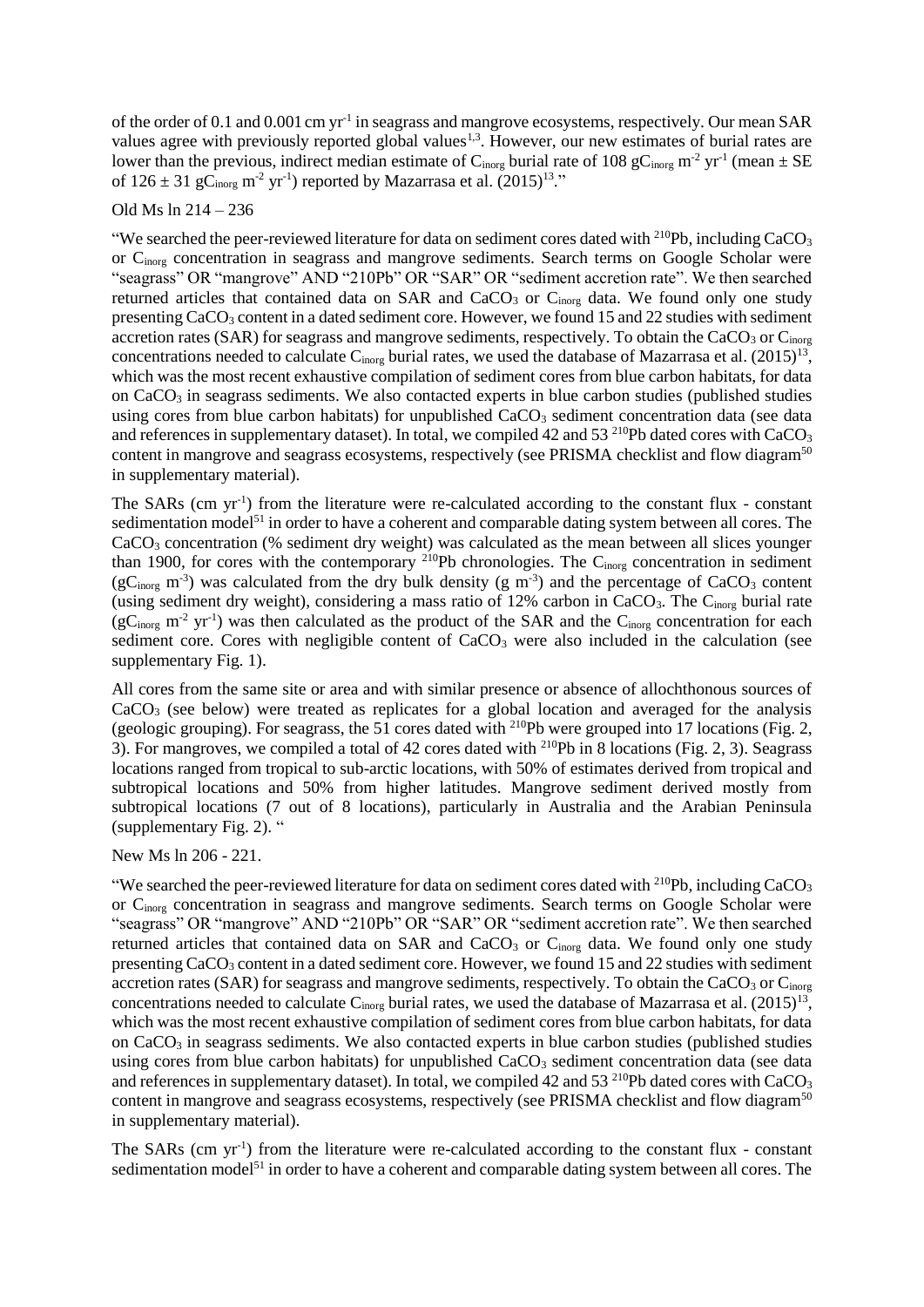$CaCO<sub>3</sub> concentration$  (% sediment dry weight) was calculated as the mean between all slices younger than 1900, for cores with the contemporary <sup>210</sup>Pb chronologies. The C<sub>inorg</sub> concentration in sediment ( $gC<sub>inorg</sub>$  m<sup>-3</sup>) was calculated from the dry bulk density ( $g$  m<sup>-3</sup>) and the percentage of CaCO<sub>3</sub> content (using sediment dry weight), considering a mass ratio of 12% carbon in  $CaCO<sub>3</sub>$ . The C<sub>inorg</sub> burial rate  $(gC<sub>inorg</sub> m<sup>-2</sup> yr<sup>-1</sup>)$  was then calculated as the product of the SAR and the  $C<sub>inorg</sub>$  concentration for each sediment core. Cores with negligible content of  $CaCO<sub>3</sub>$  were also included in the calculation (see supplementary Fig. 1).

All cores from the same site or area and with similar presence or absence of allochthonous sources of CaCO<sub>3</sub> (see below) were treated as replicates for a global location and averaged for the analysis (geologic grouping). For seagrass, the 51 cores dated with <sup>210</sup>Pb were grouped into 17 locations (Fig. 2, 3). For mangroves, we compiled a total of 42 cores dated with  $2^{10}Pb$  in 8 locations (Fig. 2, 3). Seagrass locations ranged from tropical to sub-arctic locations, with 50% of estimates derived from tropical and subtropical locations and 50% from higher latitudes. Mangrove sediment derived mostly from subtropical locations (7 out of 8 locations), particularly in Australia and the Arabian Peninsula (supplementary Fig. 2). '

*Some smaller points:* 

*Line 1: Perhaps say Calcium carbonates*  We changed CaCO<sub>3</sub> to calcium carbonates.

*Line 7: should define Allocthonous* We replaced it by "adjacent ecosystems "

*Line 30: "Large" feels awkward. Perhaps "large (or high) CaCO<sup>3</sup> burial rates"?*  We replaced "large" by "high".

*Lines 43-46: "We compared… We then address" … need to match tenses here.*  We changed the tenses to present.

*Lines 71-72: Recall that to go from 90-80% CaCO3, one needs to dissolve over half of the carbonate. Therefore, %CaCO<sup>3</sup> is a pretty poor measure of CaCO<sup>3</sup> preservation rate. This could play into the short- and long-term offsets in accumulation rate seen here.* 

These lines were removed as being part of the <sup>14</sup>C, long term, results.

*Lines 95-97: Recommend not using passive voice. Perhaps, "We assessed the balance between calcification, dissolution, and burial of CaCO3 in three seagrass ecosystem locations:"* 

We changed the lines as proposed.

Line 102: Awkward use of " $CO<sub>2</sub>$  emissions from net calcification metabolism", especially because "net calcification metabolism" is then referred to later using the same value. Table 2 makes it clear that the actual calcification rate is different than the value given here, but this section could be made clearer.

We rewrote the section.

Old MS: 98 - 110

"The most comprehensive assessment of seagrass carbon budgets is that reported for a Mediterranean *Posidonia oceanica* meadow at Magalluf (Mallorca Island, Spain), based on flux measurements of CO<sub>2</sub>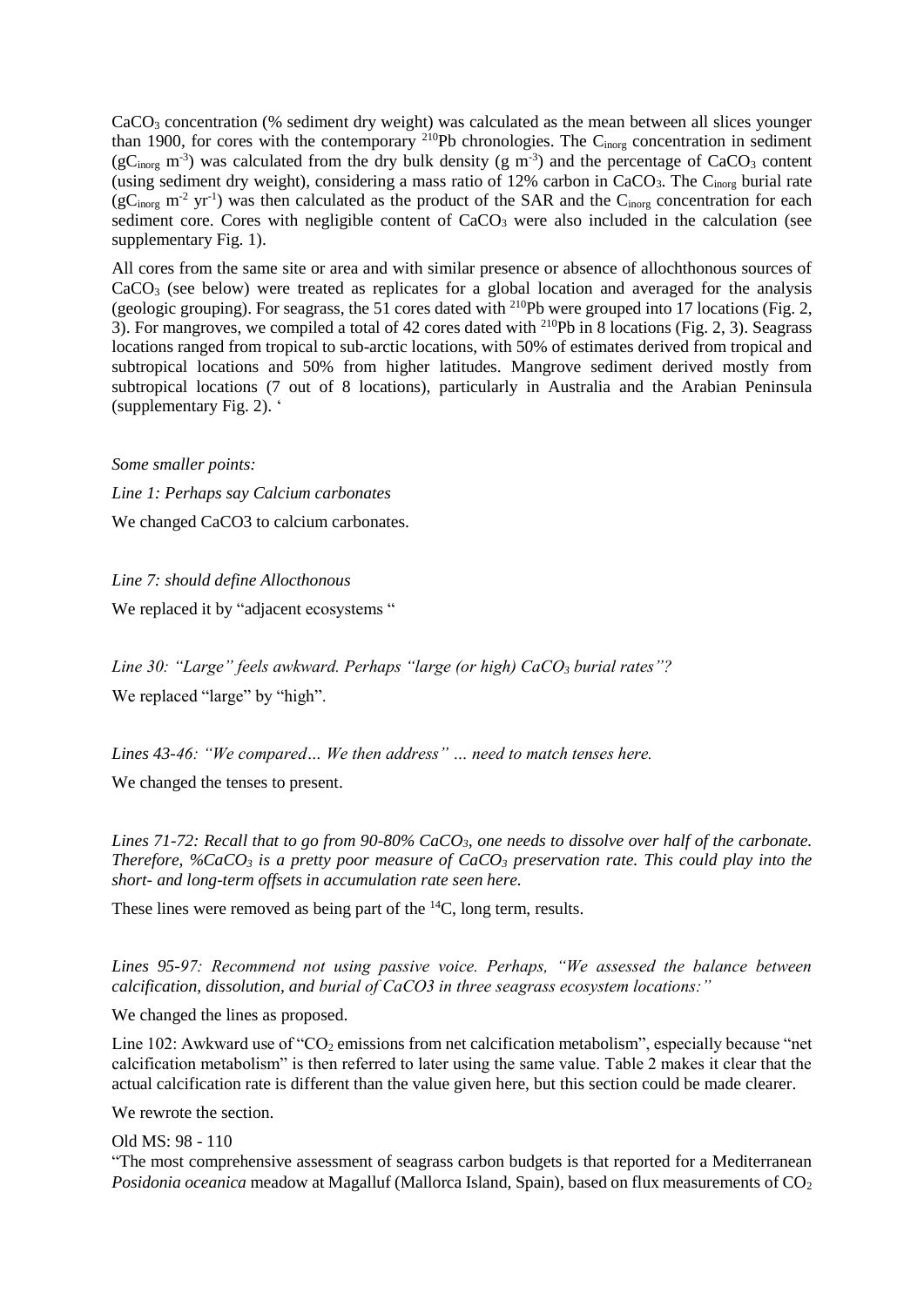sequestration and net calcification rates<sup>26</sup>, together with estimates of  $C_{org}^{28}$ . In this meadow,  $CO_2$ sequestration by net community metabolism was estimated at 8.4 gC m<sup>-2</sup> yr<sup>-1</sup>, consistent with the C<sub>org</sub> burial rate estimated independently, at  $9 \pm 2$  gC<sub>org</sub> m<sup>-2</sup> yr<sup>-1,25</sup>. CO<sub>2</sub> emissions from net calcification metabolism were estimated at 3.6 gC m<sup>-2</sup> yr<sup>-1,26</sup>, consistent with estimated epiphytic (gross) CaCO<sub>3</sub> production in that region<sup>25</sup> (Table 2). Calcification therefore represents an offset of 40% of the sequestration from net community production, thereby yielding a total net  $CO<sub>2</sub>$  sequestration of 4.8 gC  $m<sup>-2</sup>$  yr<sup>-1</sup>. However, the C<sub>inorg</sub> burial rate in this meadow, estimated here at 226 gC m<sup>-2</sup> yr<sup>-1</sup>, is two orders of magnitude greater than the autochthonous net calcification metabolism of 3.6 gC m<sup>-2</sup> yr<sup>-1</sup> (Table 2). This implies that about 90% of the  $CaCO<sub>3</sub>$  burial in this seagrass meadow must be supported by allochthonous inputs. Therefore, calculation of the  $CO_2$  sequestration by  $C_{org}$  burial offset, by comparing  $C_{\alpha r}$  and  $C_{\alpha r}$  burial rates or stocks, would have concluded that this meadow is a strong source of CO<sub>2</sub>, whereas it is a sink (as also estimated independently through air-sea flux measurements<sup>29</sup>)."

New Ms ln 90 -102

"The most comprehensive assessment of seagrass carbon budgets is that reported for a Mediterranean *Posidonia oceanica* meadow at Magalluf (Mallorca Island, Spain)<sup>20,21,26,27</sup>. In this meadow, Barrón et al., 2006<sup>23</sup>, estimated a net CO<sub>2</sub> uptake by primary production of 8.4 gC m<sup>-2</sup> yr<sup>-1</sup>. This estimate was corroborated by the C<sub>org</sub> burial rate, estimated independently, at  $9 \pm 2$  gC<sub>org</sub> m<sup>-2</sup> yr<sup>-1 28</sup>. Barrón et al., 2006<sup>23</sup> also estimated net calcification rates of 51 gCaCO<sub>3</sub> m<sup>-2</sup> yr<sup>-1</sup>, corresponding to 6 gC<sub>inorg</sub> m<sup>-2</sup> yr<sup>-1</sup>. This amount of calcification would result in a  $CO<sub>2</sub>$  emission of 3.6 gC m<sup>-2</sup> yr<sup>-1</sup> (0.6 fold the net calcification<sup>14</sup>). The  $CO_2$  emission by calcification therefore represents an offset of 40% of the  $CO_2$ uptake from net primary production, (thereby yielding a total  $CO_2$  sequestration of 4.8 gC m<sup>-2</sup> yr<sup>-1 23</sup>). However, the C<sub>inorg</sub> burial rate in this meadow is estimated here at 226 gC<sub>inorg</sub> m<sup>-2</sup> yr<sup>-1</sup>. This is two orders of magnitude greater than the net calcification rate of 6 gC<sub>inorg</sub> m<sup>-2</sup> yr<sup>-1 23</sup>(Table 2). This implies that about  $90\%$  of the CaCO<sub>3</sub> burial in this seagrass meadow must be supported by allochthonous inputs. Therefore, calculation of the  $CO_2$  sequestration by comparing  $C_{org}$  and  $C_{inorg}$  burial rates or stocks, would have concluded that this meadow is a strong source of  $CO<sub>2</sub>$ , whereas estimates of calcification rates and net primary production concludes that it is a sink (as confirmed independently through air-sea flux measurements<sup>27</sup>). "

*Line 112: Where/how is this dissolution rate calculated? This sentence makes it sound like Table 2 shows dissolution rates when in fact this is something reported from a previous study.* 

Indeed, all the data comes from the article of Walker and Woelkerling, 1988, reference 22. In this article, they measured the production rate of  $CaCO<sub>3</sub>$  of the meadow by weighting the amount  $CaCO<sub>3</sub>$  on leaves, multiplied by the leaves turnover rates, and by TA anomaly technique on seagrass leaves incubations, that last allowing to assess the balance between calcification and dissolution.

New Ms line 103, We removed the dissolution rate, to avoid some confusion.

*Line 127: "Fraction of CaCO<sup>3</sup> burial"*

We changed sentence as proposed ln 119 new MS.

*Lines 136-137: choose either "," or "( )"* 

We removed the "," ln 128, new MS.

*Lines 156-177: This section seems useful and is a good addition to the manuscript, but a reference should be made to the Materials and Methods section in terms of the statistical tests, and especially as to which variables are "fixed" versus "random" in the generalized linear model.*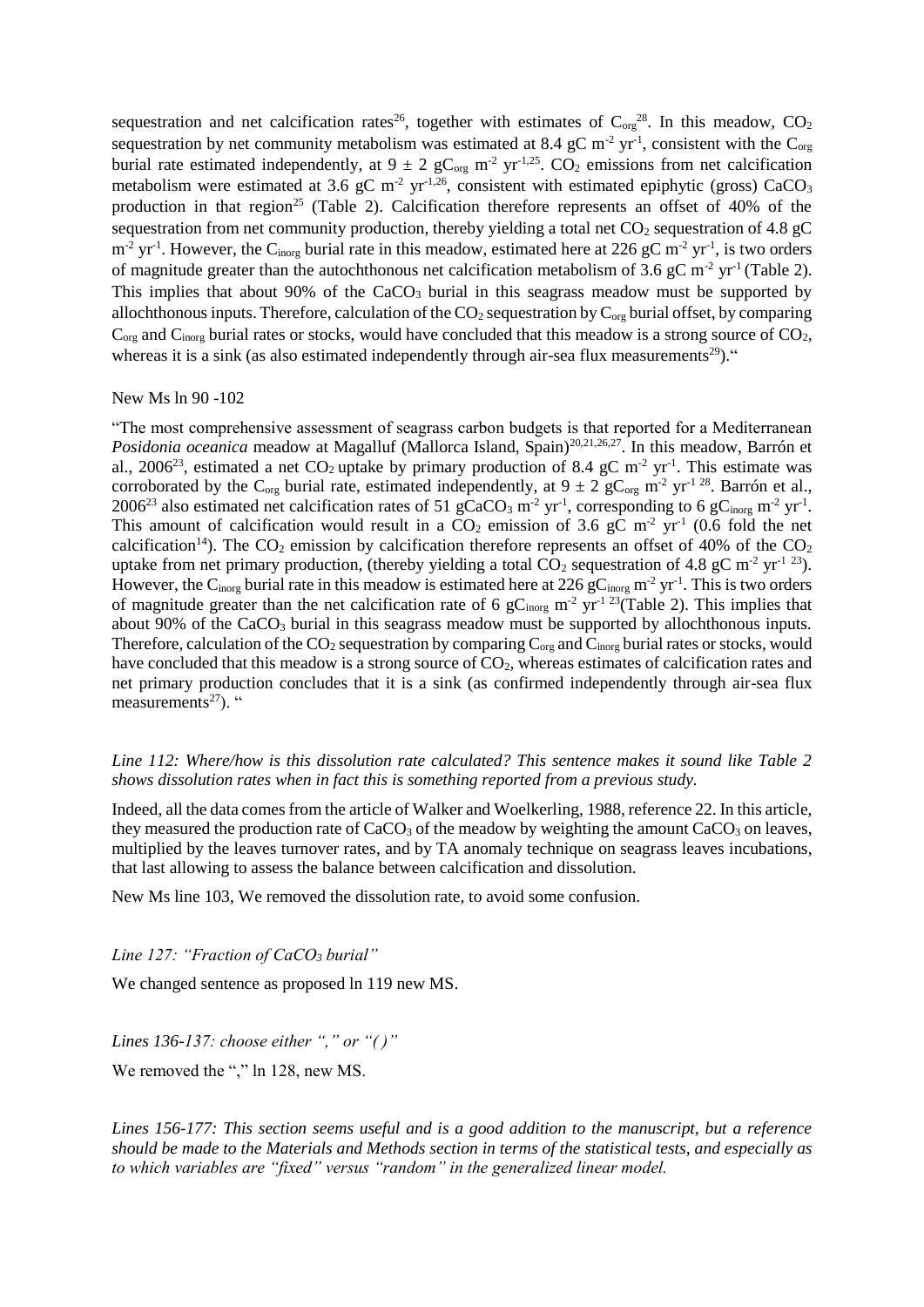We explicated the terms "fixed" and "random"in the new MS ln 158 - 164

"The presence/absence of coral reefs and lithogenic sources accounted for 36% of the variation in CaCO<sup>3</sup> while the random variables (study, lithology grouping, and marine province) accounted for 54% of the variation in  $CaCO<sub>3</sub>$  (See Materials and Methods for model description). Mangrove sediment samples showed a similar pattern to the seagrass meadows, and the presence of allochthonous sources had a marginally significant, positive effect on the amount of  $CaCO<sub>3</sub>$  in the sediment (t-value = 4.29, df  $= 1.81$ ,  $p = 0.0596$ ). The presence/absence of a CaCO<sub>3</sub> source accounted for 71% of the variation of in CaCO<sup>3</sup> within mangrove sediments, while the random variables accounted for 20% of the variation in CaCO<sub>3</sub>."

*Table 1: A reference to the Methods section would be helpful for why the "Global" and "Sum" values are slightly off from one another.* 

The method section explaining the table is the following:

# **"Calculation of global yearly burial rates of Cinorg**

The global annual burial of inorganic carbon  $(TgC<sub>inorg</sub> yr<sup>-1</sup>)$  in seagrass meadows was calculated as the product of the global median Cinorg burial rates and the estimated global seagrass area, which ranges from 150,000 to 600,000 km<sup>2,9</sup>. We also calculated the global annual burial of C<sub>inorg</sub> as the sum of separate calculations for tropical and arid climates and meadows at higher latitude climates. Median Cinorg burial rates were calculated for tropical (core locations with tropical and hot desert climates) and non-tropical areas (temperate, continental and polar climates) and multiplied by the global seagrass cover range under the assumption that  $2/3$  of the seagrass area is in the tropical and subtropical zone<sup>13</sup>. The global annual burial of inorganic carbon  $(TgC<sub>inorg</sub> yr<sup>-1</sup>)$  in mangroves was calculated as the product of the global median  $C_{\text{inorg}}$  burial rates and the estimated global mangrove cover of 137,760 km<sup>2,67</sup>.

We inserted a reference to that method section in the table caption as requested:

"Table 1. Median (mean) global C<sub>inorg</sub> burial rates for seagrass meadows and mangrove forests considering one, and, for seagrass, two world regions (tropical and higher latitudes). See Material and Method, section "Calculation of global yearly burial rates of  $C_{\text{inorg}}$ " for details regarding the calculations.  $\epsilon$ 

*Table 2: What is the difference between* "Community production rate" and "Ecosystem net *calcification rate"? These need to be defined in some way. For Florida Bay in particular, these two values are quite different from each other; for the others, they seem to be in better agreement.* 

The Community production rates are obtained by multiplying the calcifiers standing stock by the turnover rates of the species, or the leaves of the seagrass, in the case of epibionts. This estimate does not consider dissolution of carbonates, only the production. The net calcification is obtained through the measure of total alkalinity variations over time, either during incubations or in the field.

We changed the table 2 caption to clarify the difference, new MS: "Table 2. Comparison between seagrass-associated community production rate of carbonate (obtained from standing stock assessments and leaves or calcifiers turnover rates) and community net calcification rates (balance between calcification and dissolution, calculated from variations of total alkalinity) from the literature, and carbonate burial rate in three locations with carbonate-rich sediments. "

In the table, we changed the table 2 columns titles to "Community production rate of  $CaCO<sub>3</sub>$ " and "Community net calcification rate".

*Supplementary Figure 2: A) needs an axis label. All plots should be better defined in the figure caption, or the appropriate Methods section should be directly referenced for how the plots were constructed.*